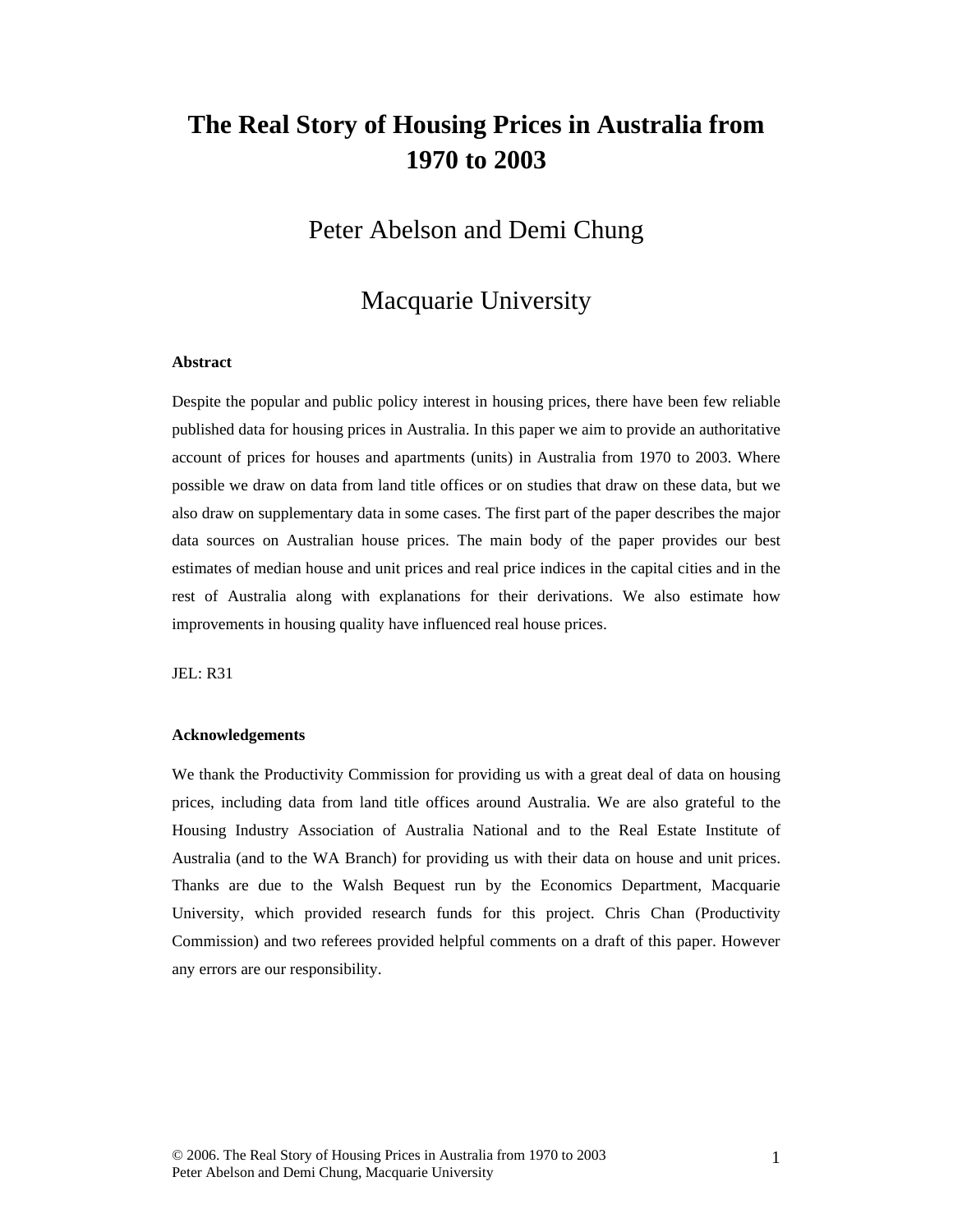### **1 Introduction**

In Australia, as in many countries, there have been few reliable data on housing prices.<sup>1</sup> Until recently, public agencies published few data on housing prices and private agencies filled the gap by drawing on their own partial and usually biased data sets of residential property sales. Although the availability and quality of housing price data have improved in the last 10 to 15 years, the Reserve Bank (2004) still finds that the data are untimely and unreliable.

The aim of this paper is to provide an authoritative account of prices for houses and apartments (units) in Australia from 1970 to 2003. Without accurate data, econometric analyses and other explanations of housing prices have little purpose and may indeed be misleading. Likewise public policy based on erroneous data would be of little use. Drawing on the findings in this paper, in separate papers we have estimated an econometric model of house prices in Australia (Abelson, Joyeux, Milunovich and Chung, 2005) and reviewed the effects and public policy implications of taxation on house prices (Abelson, 2005).

In this paper we describe and assess the major sources of data on housing prices since 1970, estimate price series for the major cities and for Australia as a whole, and draw out the main findings about house and apartment (unit) prices. Section 2 describes the major data sources. Drawing on the preferred data sets, Section 3 provides our best estimates of median house and unit prices in the capital cities and in the rest of each state and the respective real price indices. We also estimate national Australian indices for house and unit prices. Section 4 estimates the effects of improvements in housing quality on house prices. Section 5 summarises our main findings.

<sup>&</sup>lt;sup>1</sup> We use the term 'housing' to refer to all forms of dwellings, including houses and apartments.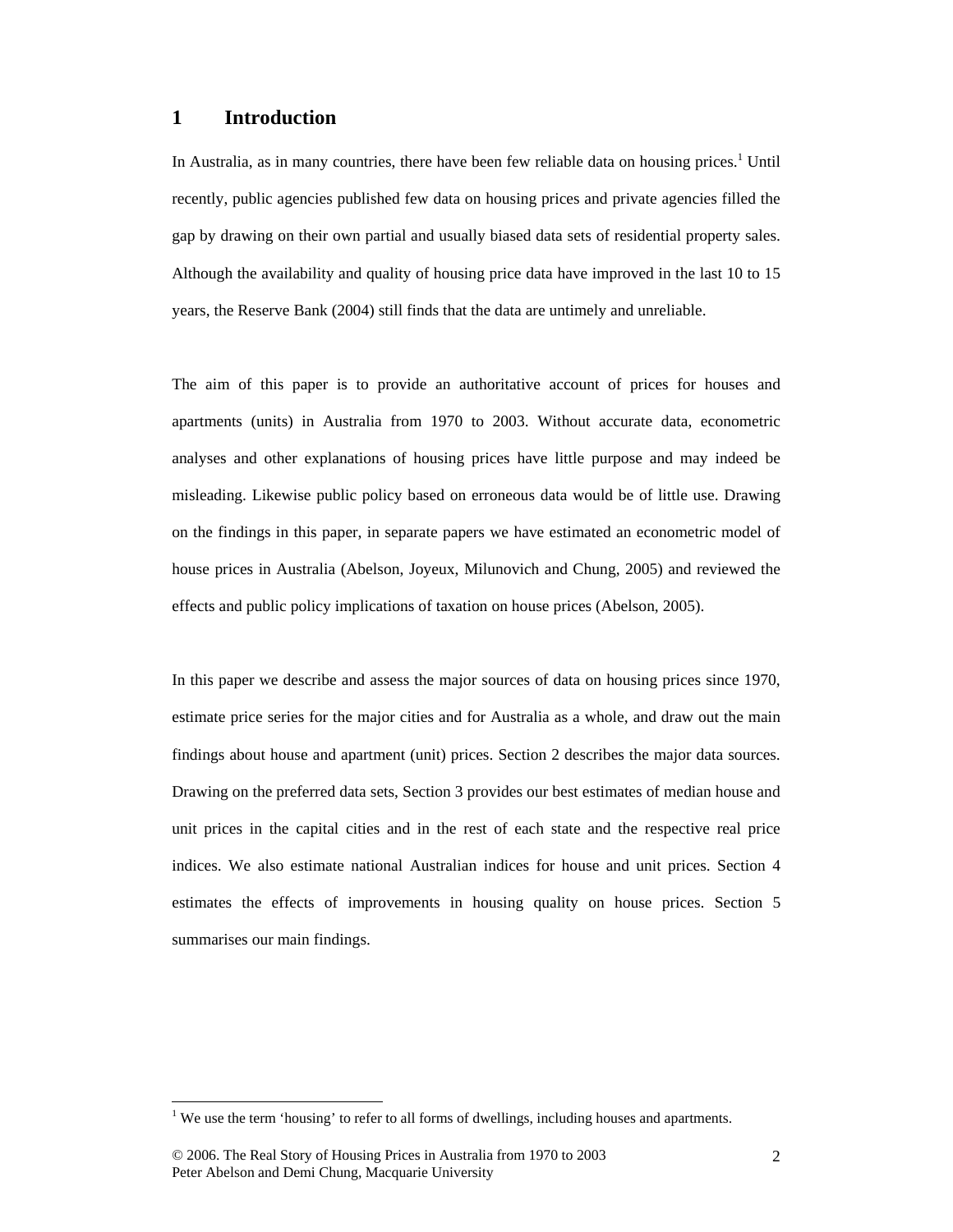### **2 Data Sources**

In Australia in 2001, there were 7.1 million residential dwellings of which 75 per cent were separate houses, 13 per cent were units and 12 per cent were other forms of housing (terraces, semi-detached, town houses, etc.).<sup>2</sup> Most housing price data relate to houses; some to units; almost none to other dwellings. The main primary and secondary data sources are described below.

### **Primary sources**

 $\overline{a}$ 

There are three main primary sources of data on housing prices:

- Government land title offices<sup>3</sup>,
- The Real Estate Institute of Australia, and
- The Commonwealth Bank of Australia.

**Land title offices** (LTOs) in all states and territories receive data on all property transactions based on settlement dates and are the best primary source of property price data. However, the LTOs vary greatly in their analysis and distribution of price data. Only the NSW LTO regularly publishes summary statistics on housing prices (www.housing.nsw.gov.au), but it has done so for only a few years. Other LTO's can provide longer data series. The Victorian and South Australian LTOs can provide house price data from the early 1970s; the Northern Territory from 1980; Queensland from 1986; Western Australia from 1990.<sup>4</sup> However, most of these LTOs supply data to other parties only on a commercial and restricted basis. None publishes summary price statistics on a regular and timely basis. Also, there are few LTObased statistics for unit prices or for non-capital city prices.

<sup>&</sup>lt;sup>2</sup> Source: Australian Bureau of Statistics, 2001 Household Census.

 $3$  The location of the land title office varies according to the state or territory and may be in a Valuer-

General Office, a Department of Land or Housing, or some other Department. <sup>4</sup> We are not aware of any systematic analysis of ACT or Tasmanian land title data.

<sup>© 2006.</sup> The Real Story of Housing Prices in Australia from 1970 to 2003 Peter Abelson and Demi Chung, Macquarie University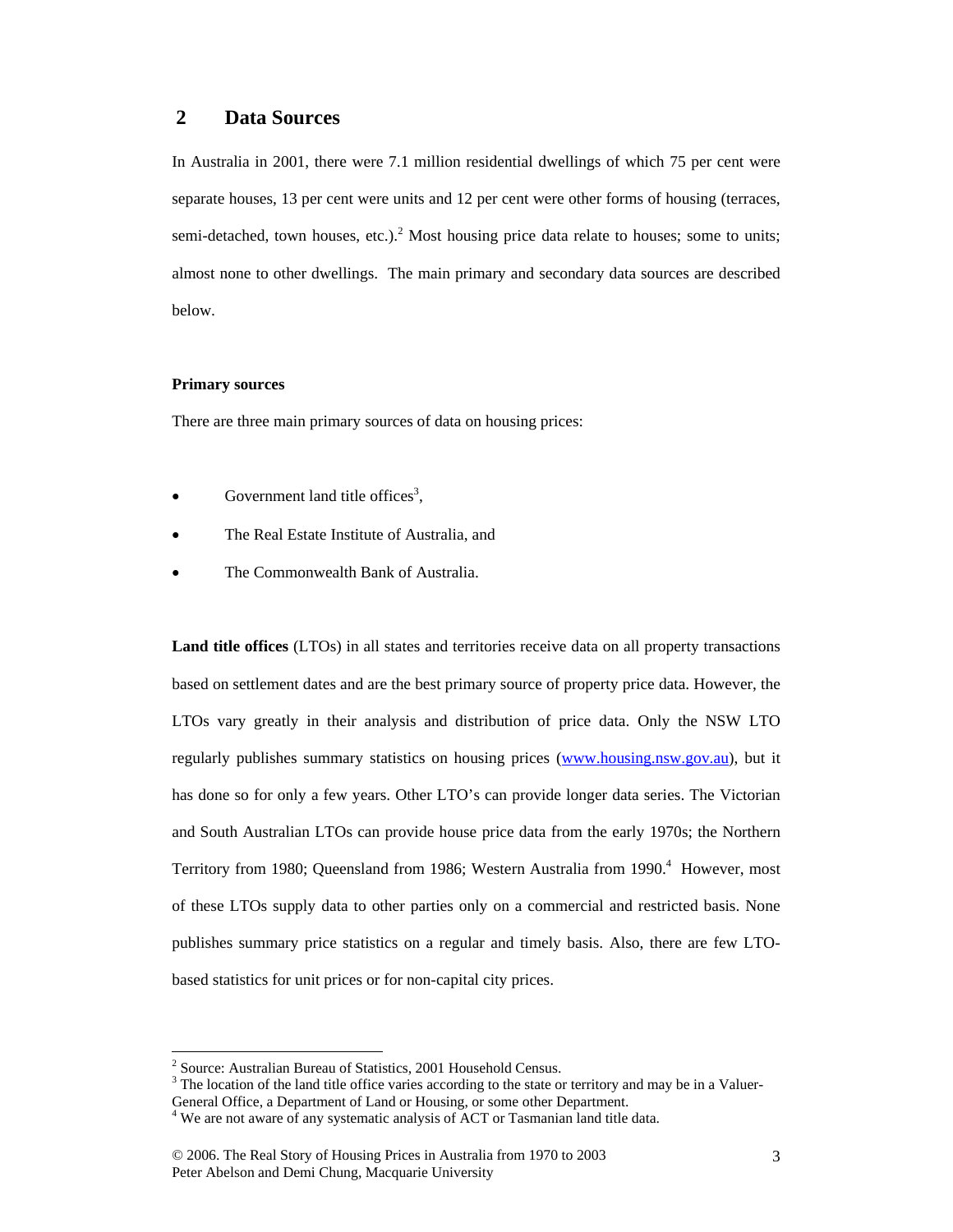The second main source of primary data is the **Real Estate Institute of Australia** (REIA). The REIA has estimated median house and unit prices in most capital cities each quarter from 1980 and provides these estimates to its members and to others for non-commercial purposes. Before the September quarter 1998, these widely cited figures were based on sales that members reported to the state or territory branch of the REIA, again based on settlement dates. These sales were a large part of dwelling sales but not necessarily representative. However the bias, if any, in the data is not known. From September quarter 1998, the REIA has obtained data for NSW, Queensland, South Australian and Western Australia from LTOs. Thus, for these states, the REIA is no longer a separate primary source and its published series of dwelling prices is based on two different primary sources.<sup>5</sup>

Since 1984, the **Commonwealth Bank of Australia** (CBA) has estimated median house prices based on sales for which the bank provides finance in both capital cities and the rest of each state. Unlike the other two primary series, the prices are recorded when purchase is agreed rather than at settlement. The CBA figures are published regularly by the Housing Industry of Australia. However, because of the restricted and non-random nature of the data base, the sample is unlikely to be a representative set of houses. Doubtless for these reasons, CBA housing prices are often different from other price series (for detailed differences see Abelson and Chung, 2004).

From time to time, there are other primary sources of housing price data. A noteworthy example is the publication of the prices of auction sales in the 1960s and 1970s by some newspapers. Obviously these sale figures may be poor guides to housing price levels, but they may be fair gauges of changes in levels. However, they provided the basis of the major series of house prices estimated then by a consulting company (**Bis-Shrapnel**). The Commonwealth Treasury draws on them for part of its (unpublished) long-run quarterly house price series.

 $\overline{a}$ 

<sup>&</sup>lt;sup>5</sup> Although now drawing on the same primary (LTO) data source for these states, REIA estimates of median house prices are not always the same as other estimates that draw on LTO data.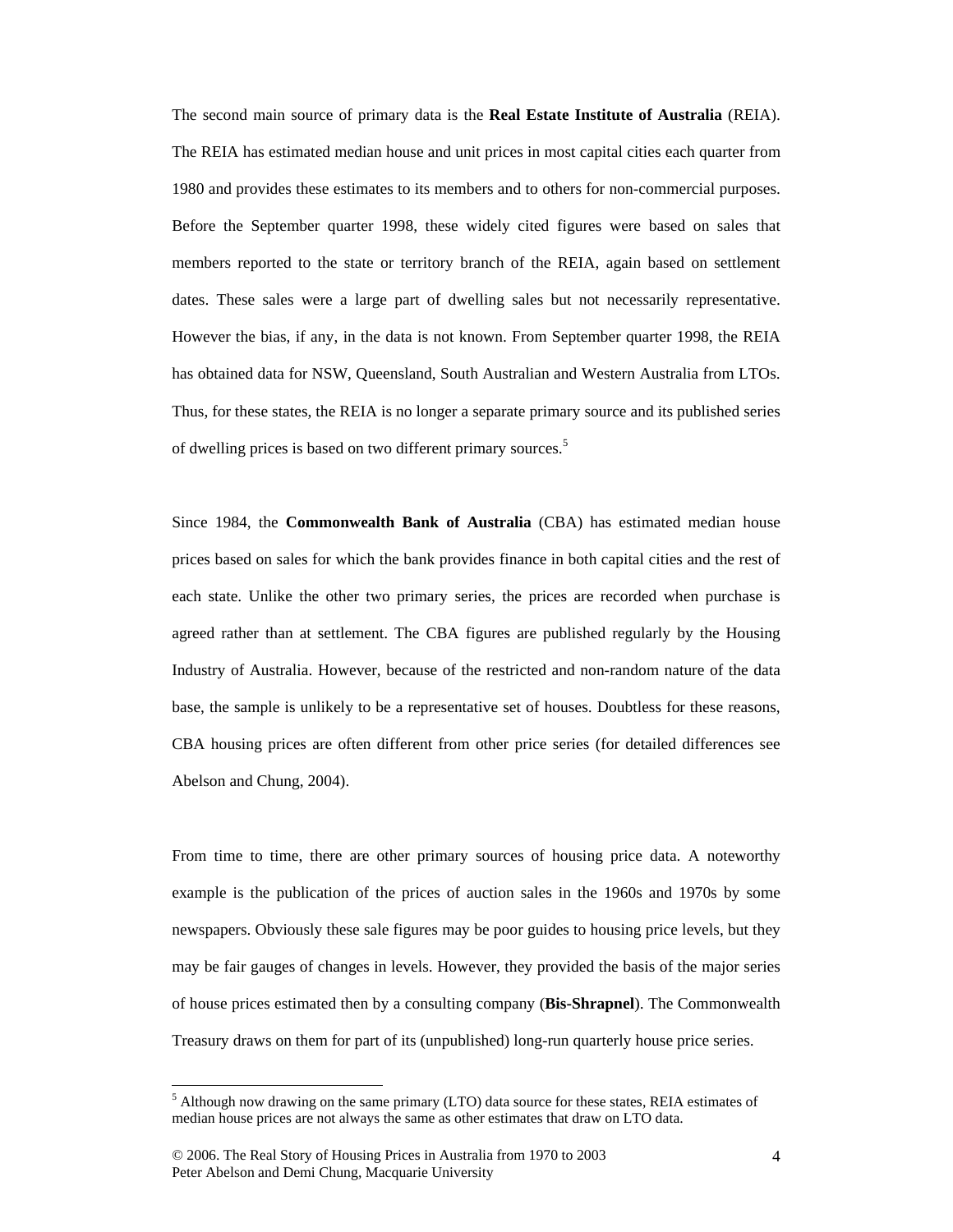### **Secondary sources**

 $\overline{a}$ 

The most important secondary source of data on house prices is the **Australian Bureau of Statistics** (ABS). The ABS has published estimated quarterly *indices* for house prices for eight capital cities separately and combined in a weighted series since 1986 (see *House Prices Indexes: Eight Capital Cities, Cat. No.* 6416.0). <sup>6</sup> However, the ABS does not publish actual house prices or any price information for units. For most cities, the ABS draws on a complete set of house transactions provided by LTOs. Where these data are not available, the ABS draws on REIA data.<sup>7</sup> Unlike most other agencies, the ABS makes a partial attempt to control for quality changes by stratifying houses by area within the city and in some cases also by house size (three or four bedrooms). For Sydney, Melbourne, Brisbane and Adelaide, the ABS estimates *median* prices for each area using a 'trimean' method and after excluding outliers.<sup>8</sup> For Perth, Hobart, Darwin and Canberra, the estimated average price is the *mean* of all sales in each area, excluding outliers. The Bureau then estimates a weighted average price for the cities (with weights reflecting the number of houses in each part of the sample) and the price movement between periods. However, the ABS does *not* control for improvements to housing in the form of alterations and additions, which are often substantial. The Bureau estimates the national capital city index by weighting the cities on the basis of finance commitments.

Some private firms or analysts also estimate housing prices usually drawing on LTO data. RBA (2004) cites two major current providers. Drawing on LTO data, **Residex** has reportedly estimated property prices indices for Brisbane, Melbourne and Sydney from 1978.<sup>9</sup> Residex attempts to exclude quality change effects by basing its indices only on prices changes

 $6$  The ABS (Cat. 6416.0) also provides indices for the costs of project homes. But these are construction costs, which exclude land values and landscaping costs.

<sup>7</sup> Correspondence with the ABS. The ABS did not indicate the cities for which it draws on REIA data.

 $8$  The trimean method involves estimating the median prices for three price groups (top, middle and bottom) and giving twice as much weight to the middle group.

<sup>&</sup>lt;sup>9</sup> Our comments on Residex and APM draw on RBA (2004). Neither Residex nor APM responded to our requests to supply data for this paper.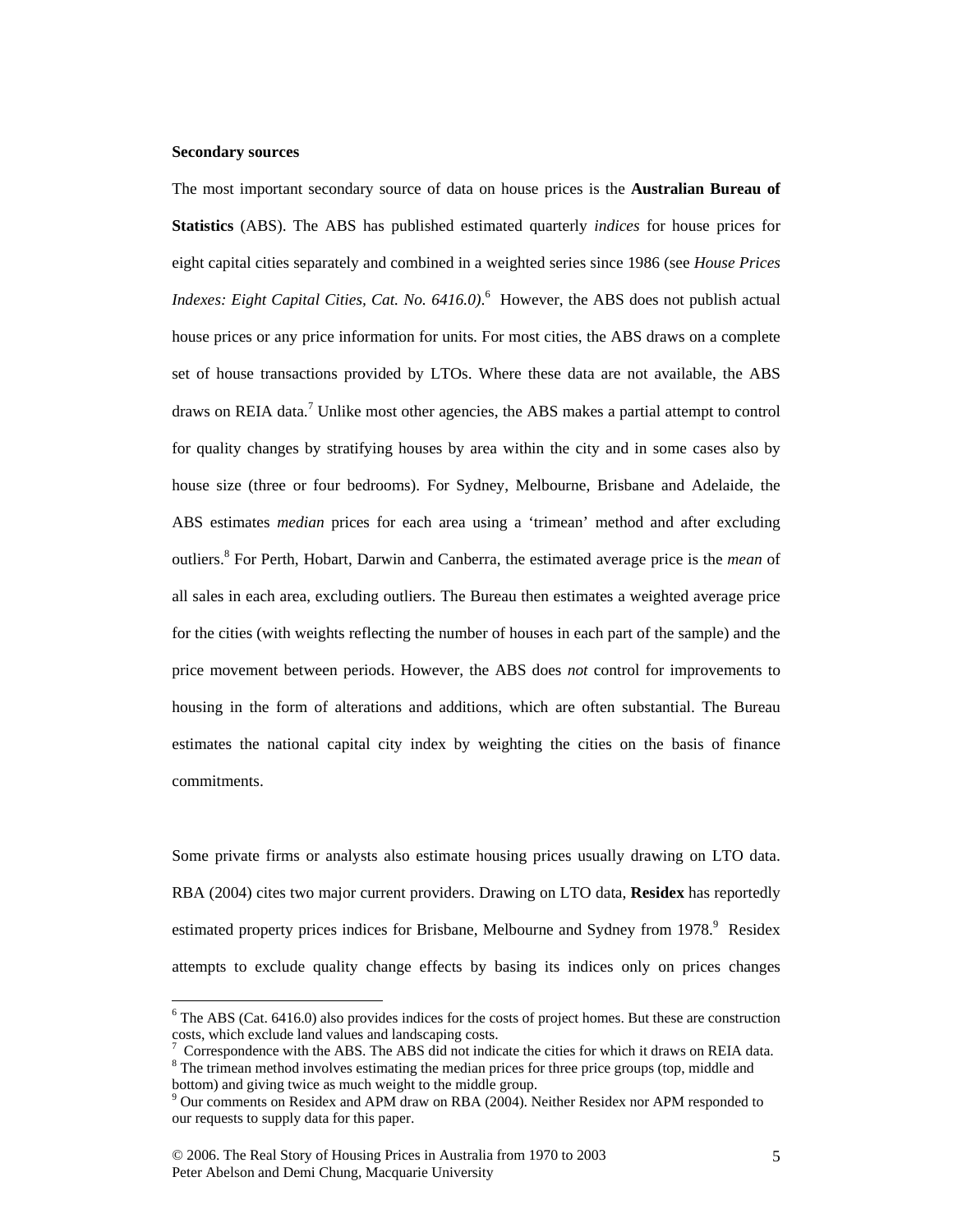between successive sales of the same property. However, this reduces the size of the sample and does not allow or alterations and additions. Also, the series is subject to revision as more properties are added to the series. **Australian Property Monitors** (APM) estimates prices for seven capitals drawing on data from LTOs, based on the date of contract rather than date of settlement. As far as we are aware, APM has not estimated a historical price series.

In an early study of house prices, Abelson (1982) reviewed all available data and estimated quarterly house prices in the capital cities in the 1970s. This drew on official and diverse other sources, including an obscure clerk in the tax office in Tasmania who was found to have assembled quarterly house price data for Hobart. This study is still the best source for 1970s data. In 1991, consultants Applied Economics and Travers Morgan produced a major review of house prices in Adelaide, Melbourne and Sydney, which drew on data from LTOs. Estimated median Adelaide and Melbourne prices were based on all sales. Sydney prices were estimated from a 10 per cent sampling exercise on the then manual data held by the NSW VG. This study remains the main source of information on house prices in Sydney to 1990.

In preparing its report on *First Home Ownership,* the Productivity Commission (2004) developed house price series from 1980 for most capital cities (from 1970 for Sydney and Melbourne), which drew on several of these sources. For recent years, it drew on LTO data for Sydney, Melbourne, Adelaide and Brisbane and on REIA data for Perth, Canberra, Darwin and Hobart. The Commission published the results in graphical rather than in numerical form but provided its data along with unpublished Australian Treasury house price data (see below) to the authors. The Commission did not estimate or cite unit prices.

Another significant house price series, albeit an unpublished one, is the Australian Treasury quarterly index for house prices in Australian capital cities from 1959-60 to the present. This index is a weighted figure based on house prices in Sydney, Melbourne, Brisbane, Adelaide, Perth and Canberra. This series is based entirely on secondary sources, namely ABS data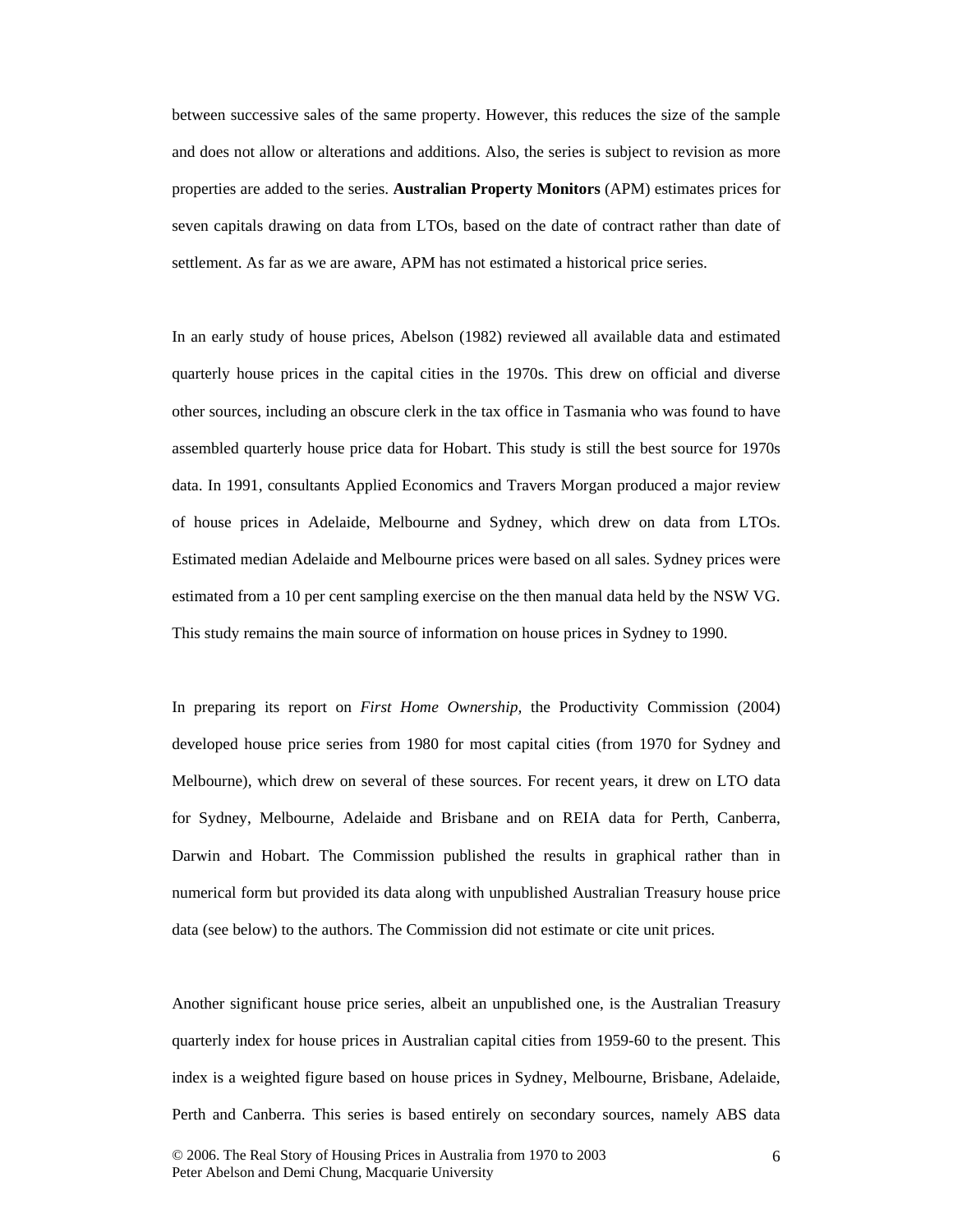from December quarter 1985 to the present, on REIA data from 1980 to September quarter 1985, and on Bis-Shrapnel data back to 1960. This index is described and discussed further below.

In summary, there are far more price data for detached houses than for units. For some types of housing (for example semi-detached dwellings), there are no data. Most data relate to capital cities but there are some data for the rest of the states. Where they are available, LTO price data are to be preferred. However, availability varies by state. The REIA provides the longest continuous series back to 1980 (although it now draws on LTO data in four states) and the best price data for units. Only the CBA produces prices for new houses including land, but its database is likely to be biased. The ABS is the only agency that attempts to control for housing quality, but its control for quality is limited because the sample does not exclude alterations and additions which, as will be seen, substantially affect house prices. Also, the ABS publishes only nominal indices, not house prices.

### **3 Preferred Housing Price Series**

In the appendix to a working paper, Abelson and Chung (2004) provide 44 tables that show in detail all the major data series that are available on house and unit prices in the capital cities and elsewhere from 1970 to 2003 from all major sources.<sup>10</sup> In this paper, we summarise the procedures for estimating the preferred house and unit price series and provide the main results along with the detailed assumptions.

Our procedure for estimating a preferred series is to select the best set of data and then to complete the gaps for the missing years, which almost always exist, in one of two ways. Where the price data from the second best source appear consistent with the *level* of prices in the preferred source (i.e. they are similar in the years closest to the missing years), we use

<sup>&</sup>lt;sup>10</sup> We can provide these data electronically to readers on request (pabelson@efs.mq.edu.au).

<sup>© 2006.</sup> The Real Story of Housing Prices in Australia from 1970 to 2003 Peter Abelson and Demi Chung, Macquarie University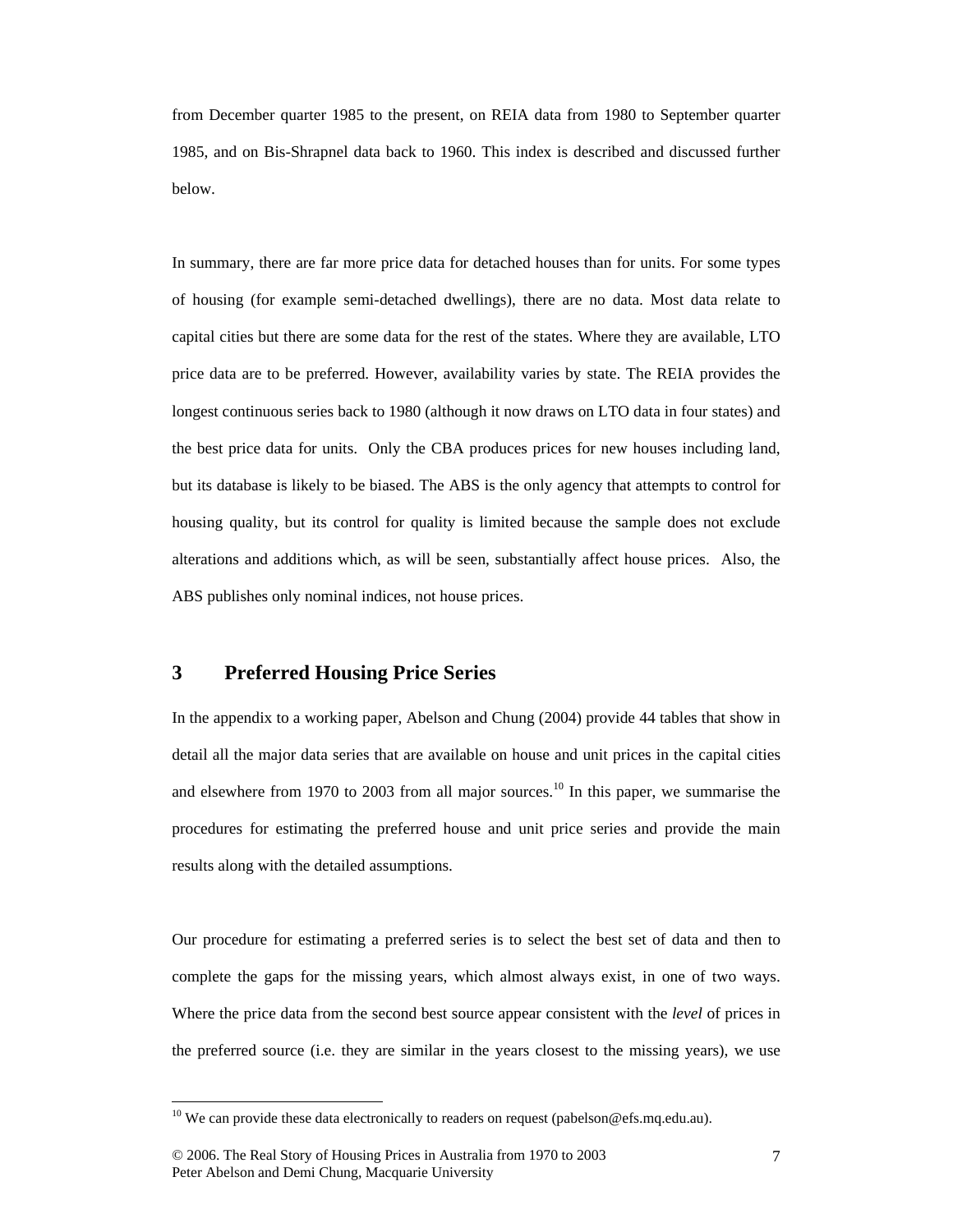these second source data as they stand unmodified to supplement those from our preferred source. Where the price levels of the two sources are inconsistent, we splice the data. We use the price levels shown in the preferred source, but extrapolate prices in the missing years by applying the estimated *percentage changes* in annual prices in the secondary source. In either case, the linking of the price series is based on judgement whether to apply price levels (which embody percentage changes) or simply the percentage changes in the secondary series rather than on a formal statistical process. In addition, where only estimated mean house prices are available, we convert these to estimated median prices, usually by discounting the mean prices by 8 to 9 per cent based on data on these differences from the original sources.

Wherever land title office data are available either from LTOs or from another source that draws on LTO data, we take these data as the benchmark. As shown in Abelson and Chung (2004), from 1990 to 2003 housing prices based on the REIA and CBA series tended to rise by more than prices derived from LTO data, especially in recent years. Adelaide was the only exception. We have no explanation for these differences. On the other hand, as would be expected, where comparisons are possible, the ABS house price indices generally rose by slightly less than the other housing price indices. An exception was Sydney where the ABS index rose by more than the LTO-based index but by less than the REIA and CBA indices. This suggests that the ABS is partially successful in discounting quality effects. However, the differences between the indices are usually small and, as discussed below, all reported house prices embody significant quality changes.

Our preferred best estimates of median house and unit prices for the capital cities and the rest of the states from 1970 to 2003 are shown below. Tables 1, 3 and 5 show estimated prices. Tables 2, 4 and 6 show the corresponding real price indices, with 1990 treated as 100.0. Footnotes to the tables detail the sources and assumptions on which the estimates are based. The prices and indices that draw largely on LTO data may be regarded as quite accurate measures although we have no measure of error. Thus the Victorian and South Australian data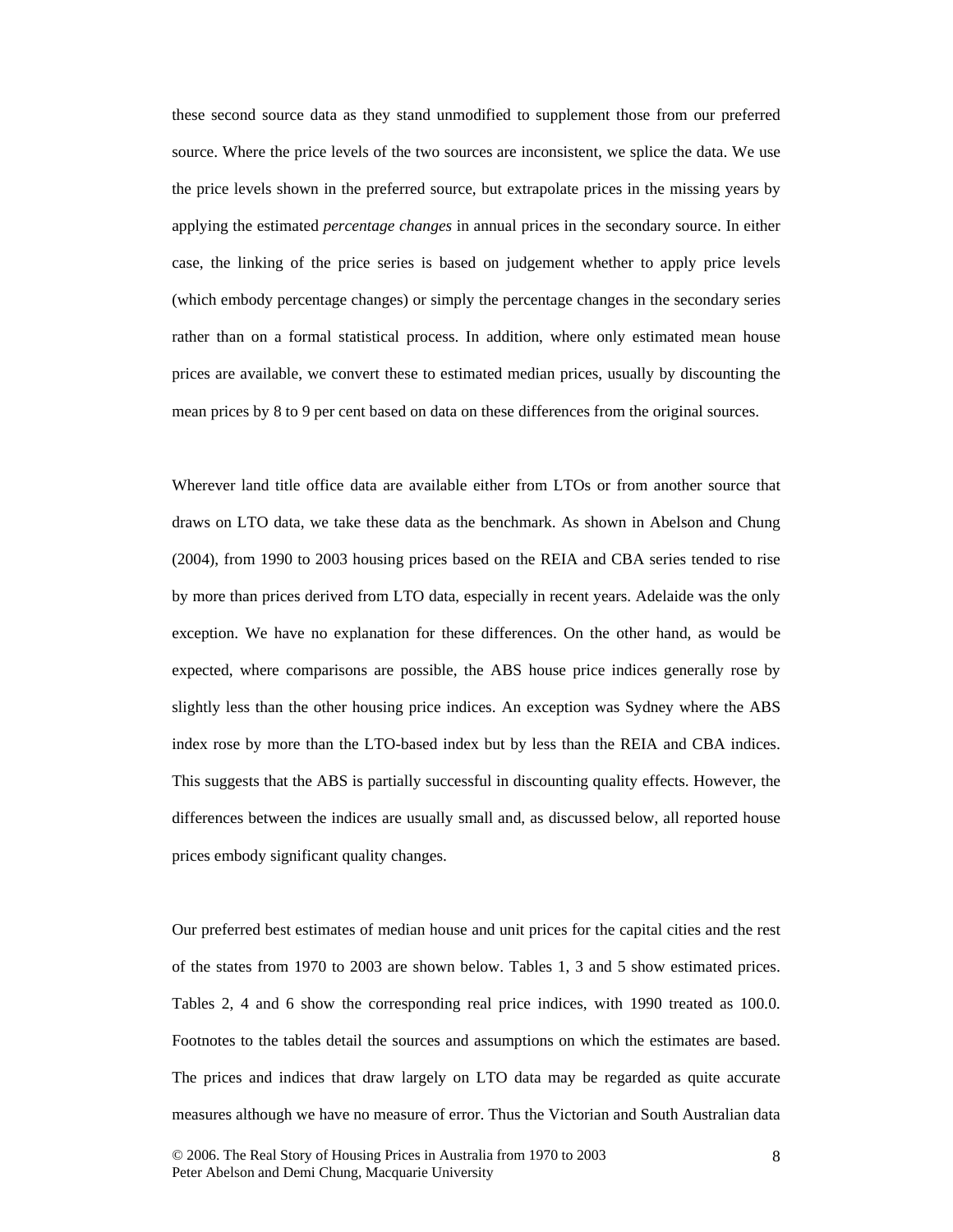can be regarded as quite reliable. Prices and indices that draw on other sources are likely to be less reliable. Data for Canberra, Darwin and Hobart are the least reliable.

The real price index figures for each city or state are obtained by deflating or inflating the prices (to a 1990 base) by the weighted consumer price index for all the capital cities. We estimate our Australian price indices for houses and units by weighting the estimated real indices according to the number of houses or units in each city as shown in the 1991 Household Census. For houses, the weights are Sydney (0.30), Melbourne (0.29), Brisbane (0.14), Adelaide (0.10), Perth (0.11), Hobart (0.02), Canberra (0.03) and Darwin (0.01).<sup>11</sup> When price data for some cities, usually the smaller ones, are not available from 1970-72, we re-weight the cities based on those cities for which data are available.<sup>12</sup> For units, the weight is much higher for Sydney (0.51). Melbourne (0.25) and Brisbane (0.10) also have significant weights. The other cities have very low weights for unit dwellings.

Table 2 also shows our estimated real annual Australian Treasury house price index. The Treasury index is a weighted average of prices in six cities: with weights drawn from the  $14<sup>th</sup>$ CPI series namely Sydney (0.36), Melbourne (0.29), Brisbane (0.13), Adelaide (0.08), Perth (0.11) and Canberra (0.03). The annual index shown in Table 2 is the average quarterly Treasury figure converted into a real index with 1990 again = 100.

 $\overline{a}$ 

 $11$  Adopting a 2001 base, the weight of Sydney in the housing index would have fallen to 0.28 (due to low growth in detached housing in the 1990s), and the weights of Brisbane and Perth would have risen by one point each because of their higher population growth in the 1990s. Other city weights would have been unchanged.

 $12$  Also Darwin house prices were not available to 1985, but this has an insignificant effect on the adopted weights.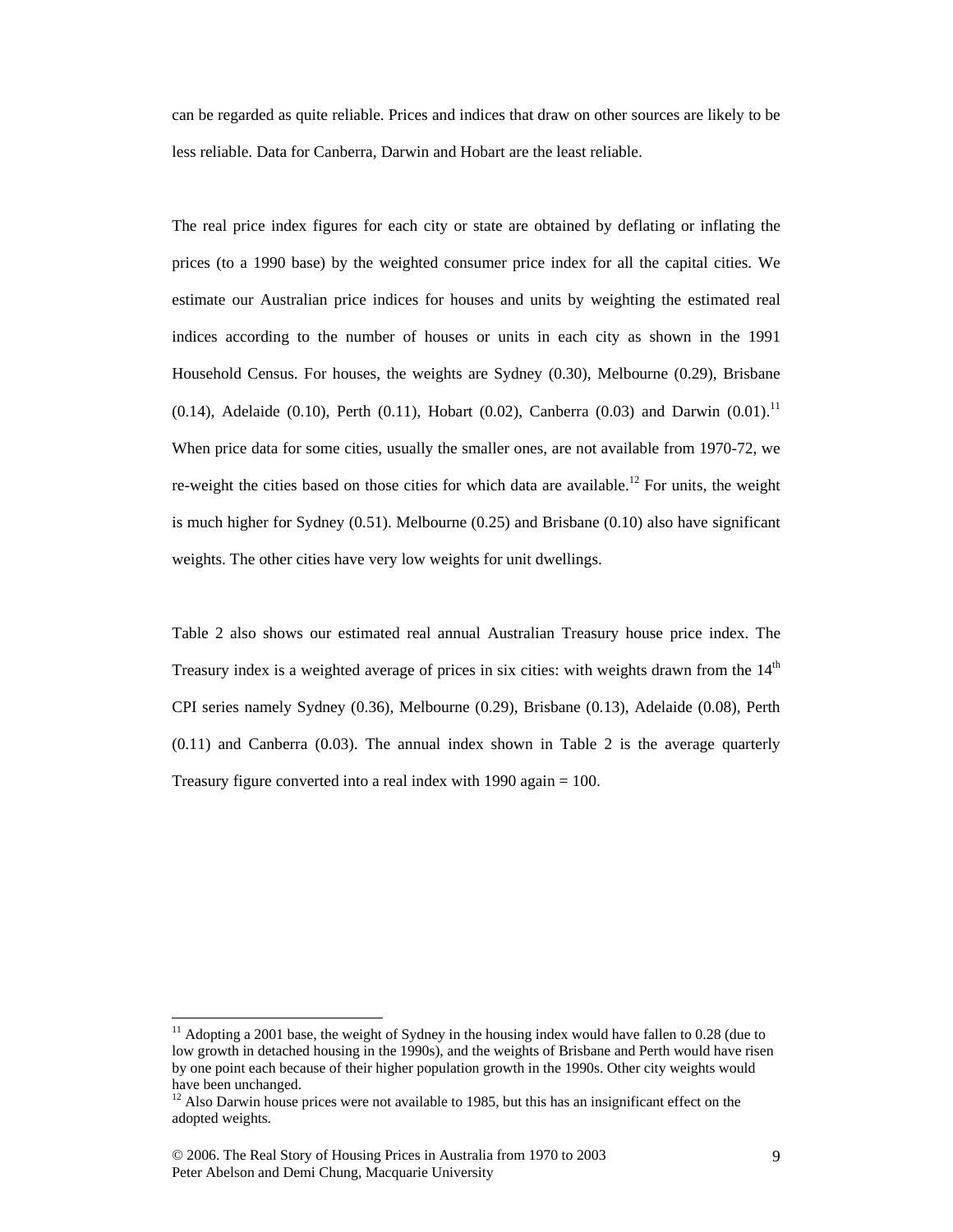| Year | Sydney<br>(a) | Melbourne<br>(b) | <b>Brisbane</b><br>(c) | Adelaide<br>(d) | Perth<br>(e) | Hobart<br>(f) | Darwin<br>(g) | Canberra<br>(h) |
|------|---------------|------------------|------------------------|-----------------|--------------|---------------|---------------|-----------------|
| 1970 | 18,700        | 12,800           |                        |                 | 17,500       |               |               |                 |
| 1971 | 21,200        | 13,400           |                        | 11,900          | 17,750       | 11,875        |               | 18,000          |
| 1972 | 23,700        | 15,000           |                        | 13,225          | 17,500       | 12,600        |               | 20,350          |
| 1973 | 27,400        | 19,800           | 17,500                 | 16,250          | 18,850       | 15,200        |               | 26,850          |
| 1974 | 31,800        | 25,500           | 21,500                 | 22,200          | 18,850       | 20,500        |               | 32,000          |
| 1975 | 34,300        | 28,700           | 23,700                 | 26,150          | 24,500       | 25,850        |               | 33,600          |
| 1976 | 36,800        | 32,900           | 26,275                 | 29,800          | 33,000       | 31,575        |               | 35,100          |
| 1977 | 39,200        | 37,000           | 28,600                 | 32,600          | 36,400       | 34,500        |               | 36,700          |
| 1978 | 43,200        | 37,600           | 29,975                 | 33,100          | 38,575       | 34,000        |               | 37,300          |
| 1979 | 50,700        | 38,000           | 31,450                 | 33,750          | 38,600       | 34,750        |               | 39,000          |
| 1980 | 68,850        | 39,500           | 35,475                 | 36,000          | 40,350       | 36,250        |               | 44,675          |
| 1981 | 78,900        | 44,000           | 45,325                 | 39,100          | 43,825       | 37,100        |               | 57,750          |
| 1982 | 79,425        | 46,750           | 55,125                 | 42,850          | 48,225       | 40.325        |               | 59,025          |
| 1983 | 81,425        | 52,500           | 55,525                 | 47,950          | 49,000       | 42,500        |               | 68,150          |
| 1984 | 85,900        | 65,000           | 58,950                 | 61,250          | 48,175       | 44,750        |               | 84,250          |
| 1985 | 88,350        | 75,200           | 61,550                 | 72,200          | 52,050       | 55,500        |               | 90,625          |
| 1986 | 98,325        | 82,000           | 63,000                 | 73,500          | 58,000       | 56,725        | 87,500        | 91,175          |
| 1987 | 120,025       | 89,500           | 63,500                 | 74,500          | 61,225       | 63,450        | 81,075        | 90,125          |
| 1988 | 141,000       | 109,000          | 71,000                 | 80,400          | 78,000       | 67,950        | 86,000        | 101,250         |
| 1989 | 170,850       | 132,000          | 96,000                 | 90,400          | 102,500      | 77,325        | 90,750        | 115,000         |
| 1990 | 194,000       | 131,000          | 113,000                | 97,200          | 101,125      | 82,000        | 101,500       | 120,750         |
| 1991 | 182,000       | 127,000          | 120,000                | 103,900         | 99,500       | 89,650        | 111,550       | 136,500         |
| 1992 | 183,300       | 125,000          | 129,000                | 108,300         | 102,500      | 95,825        | 126,125       | 155,250         |
| 1993 | 188,000       | 126,000          | 136,500                | 111,200         | 112,750      | 104,250       | 150,500       | 159,375         |
| 1994 | 192,375       | 130,000          | 143,000                | 113,500         | 123,125      | 110,500       | 157,875       | 160,850         |
| 1995 | 196,750       | 129,000          | 147,000                | 111,500         | 126,788      | 106,750       | 165,375       | 155,550         |
| 1996 | 211,125       | 131,000          | 148,000                | 110,000         | 126,625      | 108,000       | 164,250       | 152,375         |
| 1997 | 233,250       | 142,000          | 150,000                | 113,500         | 134,125      | 108,750       | 176,500       | 152,750         |
| 1998 | 248,750       | 155,000          | 159,500                | 118,600         | 141,000      | 107,250       | 173,500       | 155,500         |
| 1999 | 272,500       | 175,000          | 161,000                | 127,000         | 147,500      | 112,225       | 179,375       | 161,500         |
| 2000 | 287,000       | 191,000          | 170,000                | 135,000         | 156,250      | 117,750       | 186,800       | 180,825         |
| 2001 | 322,500       | 225,000          | 178,700                | 150,000         | 168,375      | 120,575       | 188,000       | 206,250         |
| 2002 | 387,500       | 258,000          | 205,000                | 180,000         | 189,250      | 137,150       | 202,250       | 234,150         |
| 2003 | 454,250       | 276,000          | 249,000                | 225,000         | 205,000      | 172,500       | 211,333       | 293,667         |

**Table 1 Annual median house prices (\$) - capital cities** 

#### **Sources and notes:**

- (a) 1970-1989 prices are from Applied Economics (1991), with prices from 1980 to 1989 based on a 10 per cent sample of NSW VG data; 1990-94 prices are spliced using ABS data; 1995-2003 prices are from NSW VG / Department of Housing data.
- (b) 1970-79 are unpublished Productivity Commission data based on VG data; 1980-2003 are Victorian VG data.
- (c ) 1973-79 are mean prices from Abelson (1982) factored down by 8% to fit REIA median data in 1980 and 1981; 1980-85, REIA data; 1986-2003, Queensland VG data.
- (d) 1971-79 are mean values from Abelson (1982) obtained from SA VG reduced by 8% for medians; 1980-2003 are from SA VG.
- (e) 1970-89, based on REIA data. 1990-2003, average of quarterly data from the Department of Land.
- (f) 1971-81 are mean values (Abelson, 1982) reduced by 8%; 1982-83 are interpolated; 1984-90, CBA data spliced to 1991-2003 average quarterly REIA data..
- (g) Average of quarterly medians from REIA.
- (h) 1971-80 are mean values from Abelson (1982) reduced by 9% for medians; 1981-2003 are average of quarterly REIA medians.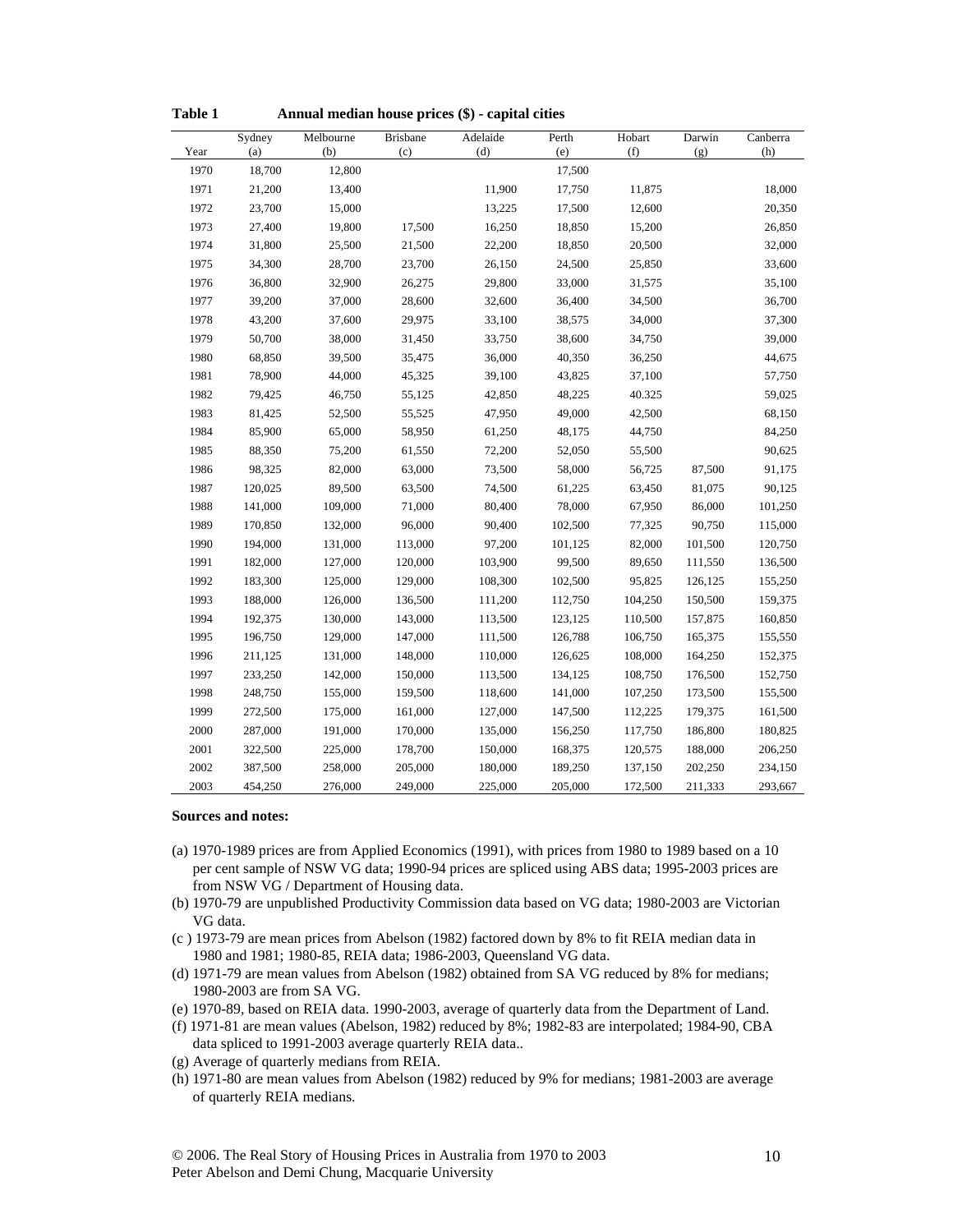| Table 2                             |        | Real annual house price indices - capital cities $(1990 = 100)$ |                 |          |       |        |        |          |       |                  |
|-------------------------------------|--------|-----------------------------------------------------------------|-----------------|----------|-------|--------|--------|----------|-------|------------------|
| Year                                | Sydney | Melbourne                                                       | <b>Brisbane</b> | Adelaide | Perth | Hobart | Darwin | Canberra | AC(a) | Australia        |
| 1970                                | 56.6   | 57.4                                                            |                 |          | 101.6 |        |        |          | 64.0  | Treasury<br>58.8 |
| 1971                                | 60.5   | 56.7                                                            |                 | 67.8     | 97.2  |        |        | 82.6     | 65.7  | 61.2             |
| 1972                                | 63.8   | 59.8                                                            |                 | 71.1     | 90.4  | 80.3   |        | 88.0     | 68.0  | 64.2             |
| 1973                                | 67.5   | 72.3                                                            | 74.1            | 79.9     | 89.1  | 88.6   |        | 106.3    | 75.1  | 70.4             |
| 1974                                | 68.0   | 80.7                                                            | 78.9            | 94.7     | 77.3  | 103.7  |        | 109.9    | 79.0  | 75.0             |
| 1975                                | 63.7   | 78.9                                                            | 75.5            | 96.9     | 87.2  | 113.5  |        | 100.2    | 77.9  | 70.9             |
| 1976                                | 60.3   | 79.8                                                            | 73.9            | 97.4     | 103.7 | 122.3  |        | 92.9     | 78.7  | 70.2             |
| 1977                                | 57.2   | 79.9                                                            | 71.6            | 94.9     | 101.8 | 119.0  |        | 86.0     | 76.7  | 69.4             |
| 1978                                | 58.3   | 75.2                                                            | 69.5            | 89.2     | 100.0 | 108.6  |        | 80.9     | 74.3  | 68.9             |
| 1979                                | 62.8   | 69.7                                                            | 66.9            | 83.4     | 91.7  | 101.8  |        | 77.6     | 71.9  | 70.5             |
| 1980                                | 77.4   | 65.7                                                            | 68.4            | 80.7     | 87.0  | 96.4   |        | 80.7     | 74.6  | 78.5             |
| 1981                                | 80.9   | 66.8                                                            | 79.8            | 80.0     | 86.2  | 90.0   |        | 95.1     | 77.8  | 83.4             |
| 1982                                | 73.2   | 63.8                                                            | 87.2            | 78.8     | 85.3  | 87.9   |        | 87.4     | 75.1  | 78.9             |
| 1983                                | 68.2   | 65.1                                                            | 79.8            | 80.2     | 78.7  | 84.2   |        | 91.7     | 72.3  | 75.6             |
| 1984                                | 69.2   | 77.6                                                            | 81.6            | 98.5     | 74.5  | 85.3   |        | 109.1    | 78.5  | 78.9             |
| 1985                                | 66,7   | 84.1                                                            | 79.8            | 108.8    | 75.4  | 99.1   |        | 109.9    | 80.8  | 81.2             |
| 1986                                | 68.0   | 84.0                                                            | 74.9            | 101.5    | 77.0  | 92.9   | 115.7  | 101.4    | 79.9  | 80.3             |
| 1987                                | 76.6   | 84.5                                                            | 69.5            | 94.8     | 74.9  | 95.8   | 98.8   | 92.4     | 80.6  | 77.8             |
| 1988                                | 83.9   | 96.0                                                            | 72.5            | 95.4     | 89.0  | 95.9   | 97.8   | 96.7     | 88.3  | 88.6             |
| 1989                                | 94.5   | 108.1                                                           | 91.1            | 99.8     | 108.7 | 101.1  | 95.9   | 102.2    | 100.4 | 104.4            |
| 1990                                | 100.0  | 100.0                                                           | 100.0           | 100.0    | 100.0 | 100.0  | 100.0  | 100.0    | 100.0 | 100.0            |
| 1991                                | 90.9   | 93.9                                                            | 102.9           | 103.6    | 95.3  | 103.2  | 106.5  | 109.5    | 96.2  | 98.0             |
| 1992                                | 90.6   | 91.5                                                            | 109.5           | 106.9    | 97.2  | 109.3  | 119.2  | 123.3    | 97.5  | 97.6             |
| 1993                                | 91.3   | 90.6                                                            | 113.8           | 107.8    | 105.1 | 116.8  | 139.7  | 124.4    | 99.4  | 97.8             |
| 1994                                | 91.7   | 91.8                                                            | 117.0           | 108.0    | 112.6 | 121.5  | 143.8  | 123.2    | 101.2 | 100.2            |
| 1995                                | 89.6   | 87.0                                                            | 115.0           | 101.4    | 110.8 | 112.1  | 144.0  | 113.8    | 97.6  | 99.2             |
| 1996                                | 93.7   | 86.1                                                            | 112.8           | 97.5     | 107.8 | 110.6  | 139.4  | 108.7    | 97.4  | 98.1             |
| 1997                                | 103.3  | 93.1                                                            | 114.0           | 100.3    | 113.9 | 111.1  | 149.4  | 108.7    | 103.5 | 100.3            |
| 1998                                | 109.2  | 100.8                                                           | 120.2           | 103.9    | 118.8 | 108.6  | 145.6  | 109.7    | 109.2 | 106.3            |
| 1999                                | 117.9  | 112.1                                                           | 119.6           | 109.7    | 122.4 | 112.0  | 148.4  | 112.3    | 116.2 | 112.8            |
| 2000                                | 118.9  | 117.2                                                           | 120.9           | 111.6    | 124.2 | 112.5  | 147.9  | 120.3    | 118.7 | 118.5            |
| 2001                                | 128.0  | 132.2                                                           | 121.7           | 118.8    | 128.2 | 110.3  | 142.6  | 131.5    | 127.3 | 127.1            |
| 2002                                | 149.3  | 147.2                                                           | 135.6           | 138.4    | 139.9 | 121.8  | 148.9  | 144.9    | 144.0 | 146.7            |
| 2003                                | 170.3  | 153.2                                                           | 160.2           | 168.3    | 147.4 | 149.1  | 151.4  | 176.9    | 165.9 | 163.2            |
| Index<br>in 2003<br>$1973 =$<br>100 | 252.3  | 211.9                                                           | 216.2           | 210.7    | 165.4 | 168.3  | na     | 166.4    | 220.9 | 231.8            |

(a) Abelson-Chung index with 1991 Census data on houses used for weights and using data for cities as available (see text).

**Sources**: Table 1 deflated using the consumer price index.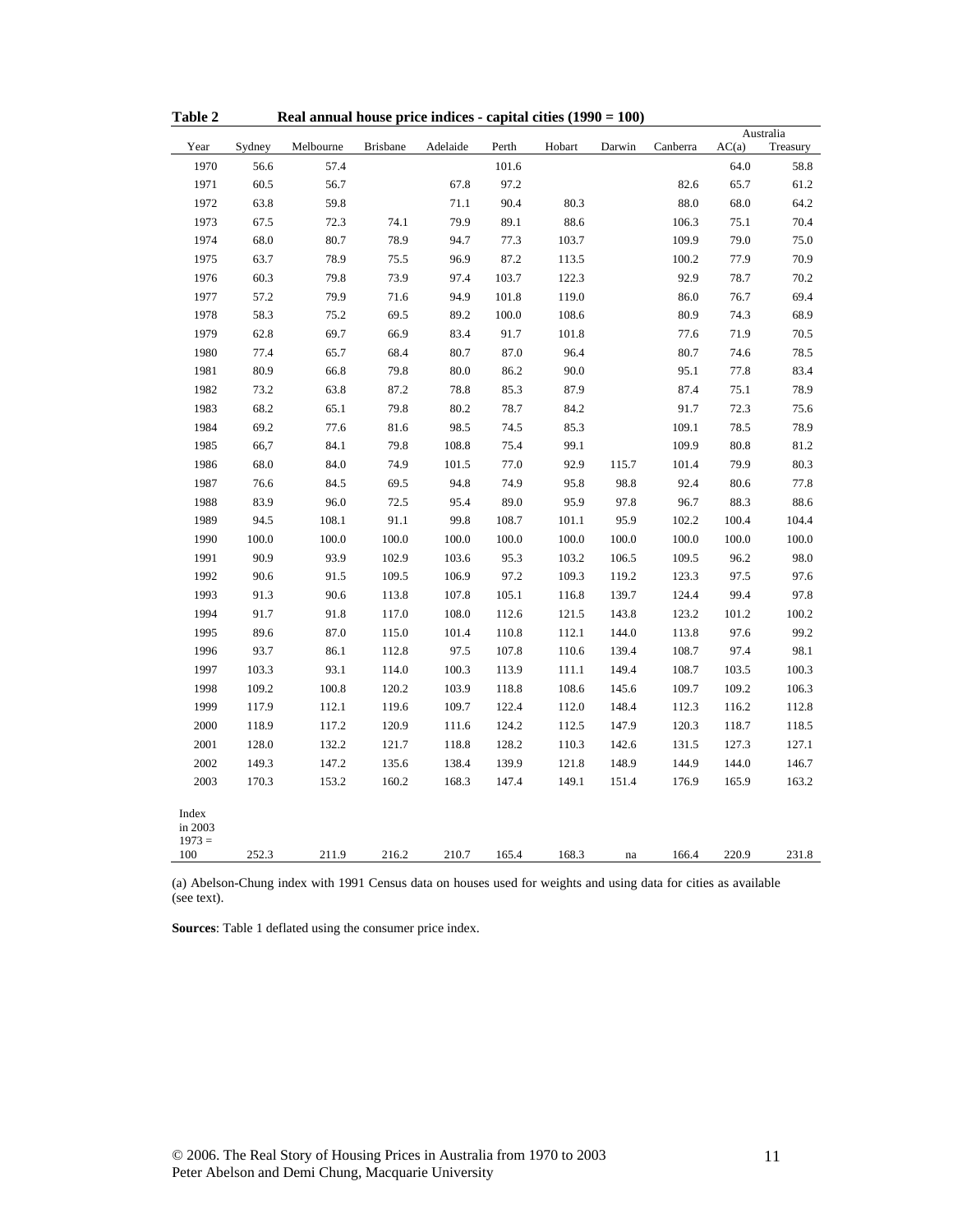| l avie J |               | Allingar median unit prices $(\phi)$ - capital cities |                        |                 |              |               |               |                 |
|----------|---------------|-------------------------------------------------------|------------------------|-----------------|--------------|---------------|---------------|-----------------|
| Year     | Sydney<br>(a) | Melbourne<br>(b)                                      | <b>Brisbane</b><br>(c) | Adelaide<br>(d) | Perth<br>(c) | Hobart<br>(c) | Darwin<br>(c) | Canberra<br>(c) |
| 1970     | 13,490        |                                                       |                        |                 |              |               |               |                 |
| 1971     | 15,127        |                                                       |                        |                 |              |               |               |                 |
| 1972     | 17,363        |                                                       |                        |                 |              |               |               |                 |
| 1973     | 20,145        |                                                       |                        |                 |              |               |               |                 |
| 1974     | 24,981        | 23,300                                                |                        | 23,113          |              |               |               |                 |
| 1975     | 26,470        | 25,675                                                |                        | 24,345          |              |               |               |                 |
| 1976     | 28,400        | 29,625                                                |                        | 29,599          |              |               |               |                 |
| 1977     | 30,600        | 32,050                                                |                        | 31,537          |              |               |               |                 |
| 1978     | 33,000        | 33,050                                                |                        | 30,750          |              |               |               |                 |
| 1979     | 40,400        | 31,500                                                |                        | 31,979          |              |               |               |                 |
| 1980     | 56,500        | 33,000                                                | 37,379                 | 31,997          | 35,825       |               |               | 33,867          |
| 1981     | 67,300        | 36,500                                                | 48,308                 | 34,334          | 36,004       |               |               | 43,963          |
| 1982     | 70,200        | 38,500                                                | 48,471                 | 38,887          | 38,958       |               |               | 42,833          |
| 1983     | 66,000        | 42,500                                                | 54,396                 | 45,213          | 40,729       |               |               | 50,358          |
| 1984     | 67,800        | 52,500                                                | 58,738                 | 56,238          | 37,467       | 40,200        |               | 59,833          |
| 1985     | 70,500        | 60,000                                                | 55,446                 | 61,600          | 40,033       | 47,750        |               | 72,604          |
| 1986     | 72,300        | 66,750                                                | 60,508                 | 65,400          | 44,042       | 62,100        |               | 84,333          |
| 1987     | 86,200        | 72,250                                                | 61,146                 | 64,200          | 48,263       | 59,908        |               | 76,688          |
| 1988     | 118,400       | 85,000                                                | 68,875                 | 67,000          | 57,417       | 60,896        |               | 84,667          |
| 1989     | 138,525       | 104,500                                               | 85,604                 | 72,900          | 75,917       | 73,833        |               | 91,313          |
| 1990     | 135,715       | 115,000                                               | 91,375                 | 81,300          | 75,625       | 71,208        |               | 96,979          |
| 1991     | 139,285       | 108,500                                               | 93,875                 | 86,000          | 75,500       | 72,775        |               | 104,083         |
| 1992     | 140,280       | 110,000                                               | 98,896                 | 89,600          | 76,267       | 76,817        |               | 128,125         |
| 1993     | 142,760       | 110,000                                               | 101,688                | 91,400          | 79,492       | 80,771        |               | 130,583         |
| 1994     | 156,075       | 115,000                                               | 103,583                | 96,000          | 86,200       | 84,542        |               | 129,083         |
| 1995     | 173,625       | 115,000                                               | 107,358                | 94,100          | 87,096       | 88,292        |               | 122,542         |
| 1996     | 186,250       | 115,000                                               | 127,583                | 89,000          | 87,525       | 84,404        |               | 122,083         |
| 1997     | 214,250       | 127,000                                               | 128,125                | 89,300          | 92,813       | 77,375        | 131,667       | 122,333         |
| 1998     | 228,375       | 140,000                                               | 145,333                | 91,100          | 98,473       | 79,017        | 127,167       | 128,500         |
| 1999     | 243,375       | 170,075                                               | 139,000                | 94,100          | 107,075      | 85,500        | 155,550       | 131,125         |
| 2000     | 256,250       | 184,000                                               | 171,500                | 99,300          | 114,275      | 88,850        | 146,550       | 140,250         |
| 2001     | 291,250       | 215,388                                               | 165,475                | 112,200         | 123,575      | 88,525        | 149,750       | 156,875         |
| 2002     | 329,500       | 240,075                                               | 173,775                | 138,300         | 142,150      | 95,625        | 154,750       | 197,750         |
| 2003     | 360,000       | 269,000                                               | 201,833                | 159,700         | 160,467      | 126,200       | 153,167       | 253,533         |

| Annual median unit prices (\$) - capital cities<br>Table 3 |  |
|------------------------------------------------------------|--|
|------------------------------------------------------------|--|

#### **Sources and notes**

- (a) 1970-1988 are Applied Economics (1991) data based on VG data; 1989-94 are average of REIA and CBA figures; 1995-2003 are VG data.
- (b) 1974-89 are based on VG data (Applied Economics, 1991); 1990-2003 are VG data.
- (c) Average of quarterly data from REIA.
- (d) 1974-84 are based on mean values from VG data (Applied Economics, 1991); 1985-03 are medians from VG.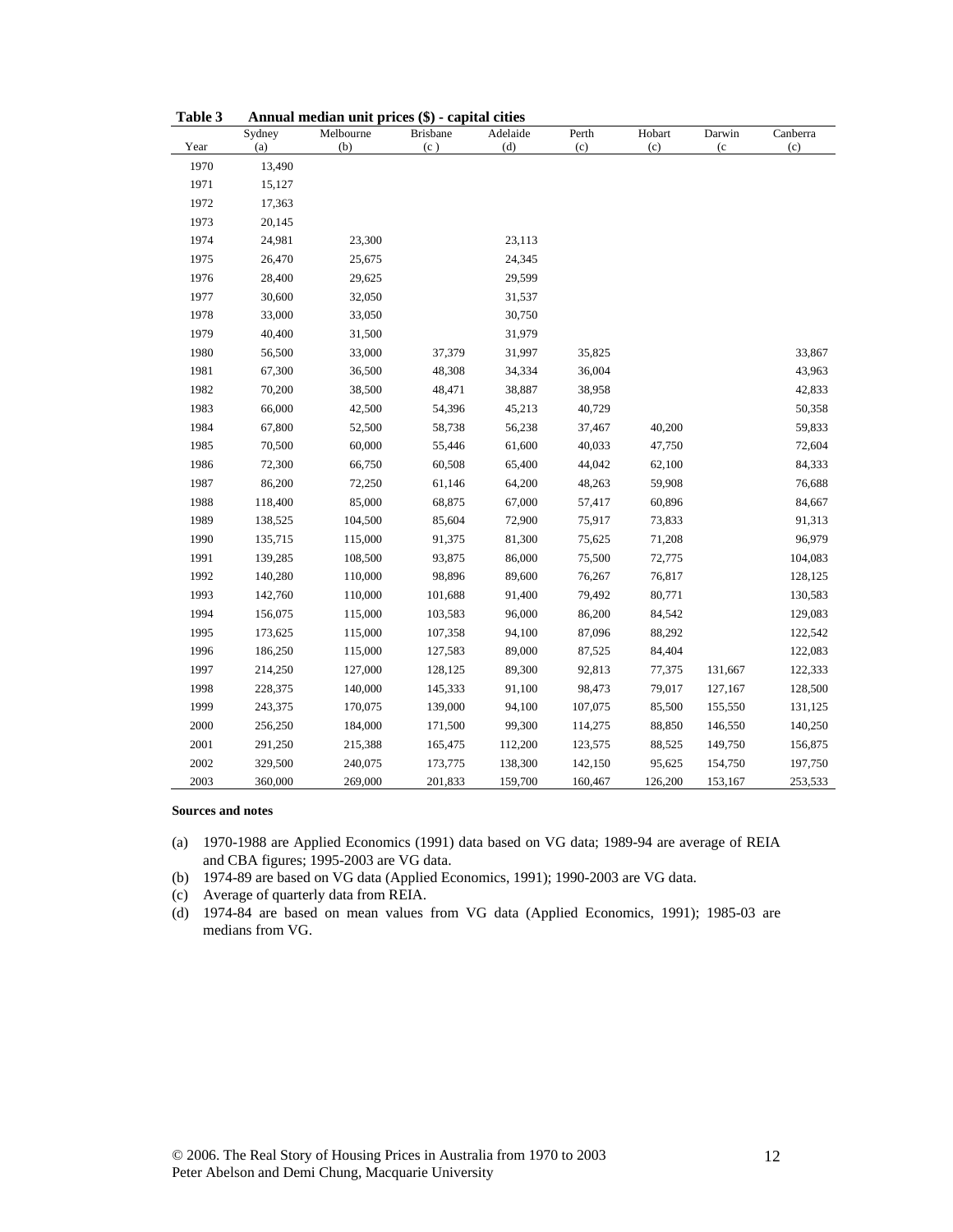| Table 4      | Real annual unit price indices - capital cities except Darwin (1990 = 100) |           |                 |          |       |        |          |               |
|--------------|----------------------------------------------------------------------------|-----------|-----------------|----------|-------|--------|----------|---------------|
| Year         | Sydney                                                                     | Melbourne | <b>Brisbane</b> | Adelaide | Perth | Hobart | Canberra | Australia (a) |
| 1970         | 58.4                                                                       |           |                 |          |       |        |          |               |
| 1971         | 61.7                                                                       |           |                 |          |       |        |          |               |
| 1972         | 66.8                                                                       |           |                 |          |       |        |          |               |
| 1973         | 71.0                                                                       |           |                 |          |       |        |          |               |
| 1974         | 76.3                                                                       | 84.0      |                 | 117.9    |       |        |          | 81.4          |
| 1975         | 70.2                                                                       | 80.4      |                 | 107.8    |       |        |          | 75.8          |
| 1976         | 66.5                                                                       | 81.8      |                 | 115.7    |       |        |          | 74.4          |
| 1977         | 63.8                                                                       | 78.8      |                 | 109.7    |       |        |          | 71.4          |
| 1978         | 63.7                                                                       | 75.3      |                 | 99.1     |       |        |          | 69.5          |
| 1979         | 71.5                                                                       | 65.8      |                 | 94.5     |       |        |          | 71.3          |
| 1980         | 90.8                                                                       | 62.6      | 89.2            | 85.8     | 103.3 |        | 76.1     | 83.1          |
| 1981         | 98.6                                                                       | 63.1      | 105.2           | 84.0     | 94.7  |        | 90.2     | 88.5          |
| 1982         | 92.5                                                                       | 59.9      | 94.9            | 85.5     | 92.1  |        | 79.0     | 83.3          |
| 1983         | 79.0                                                                       | 60.0      | 96.7            | 90.4     | 87.5  |        | 84.4     | 76.7          |
| 1984         | 78.1                                                                       | 71.4      | 100.5           | 108.1    | 77.4  | 88.3   | 96.4     | 81.0          |
| 1985         | 76.1                                                                       | 76.4      | 88.9            | 111.0    | 77.5  | 98.2   | 109.6    | $80.5\,$      |
| 1986         | 71.5                                                                       | 77.9      | 88.9            | 108.0    | 78.2  | 117.1  | 116.7    | 78.7          |
| 1987         | 78.6                                                                       | 77.7      | 82.8            | 97.7     | 79.0  | 104.1  | 97.9     | $80.6\,$      |
| 1988         | 100.7                                                                      | 85.3      | 87.0            | 95.1     | 87.6  | 98.7   | 100.7    | 94.5          |
| 1989         | 109.5                                                                      | 97.5      | 100.5           | 96.2     | 107.7 | 111.2  | 101.0    | 104.7         |
| 1990         | 100.0                                                                      | 100.0     | 100.0           | 100.0    | 100.0 | 100.0  | 100.0    | $\bf 100.0$   |
| 1991         | 99.4                                                                       | 91.4      | 99.5            | 102.5    | 96.7  | 99.0   | 104.0    | 97.6          |
| 1992         | 99.2                                                                       | 91.8      | 103.8           | 105.7    | 96.7  | 103.5  | 126.7    | 98.7          |
| 1993         | 99.1                                                                       | 90.1      | 104.9           | 105.9    | 99.0  | 106.9  | 126.9    | 98.6          |
| 1994         | 106.3                                                                      | 92.5      | 104.8           | 109.2    | 105.4 | 109.8  | 123.1    | 103.3         |
| 1995         | 113.1                                                                      | 88.4      | 103.8           | 102.3    | 101.8 | 109.6  | 111.7    | 104.8         |
| 1996         | 118.2                                                                      | 86.1      | 120.2           | 94.3     | 99.7  | 102.1  | 108.4    | 107.8         |
| 1997         | 135.6                                                                      | 94.9      | 120.5           | 94.4     | 105.4 | 93.3   | 108.4    | 119.1         |
| 1998         | 143.3                                                                      | 103.7     | 135.5           | 95.4     | 110.9 | 94.5   | 112.9    | 127.1         |
| 1999         | 150.5                                                                      | 124.2     | 127.7           | 97.2     | 118.9 | 100.8  | 113.5    | 135.6         |
| 2000         | 151.7                                                                      | 128.6     | 150.8           | 98.1     | 121.4 | 100.3  | 116.2    | 139.8         |
| 2001         | 165.2                                                                      | 144.2     | 139.4           | 106.2    | 125.8 | 95.7   | 124.5    | 150.2         |
| 2002         | 181.5                                                                      | 156.0     | 142.1           | 127.1    | 140.5 | 100.4  | 152.4    | 164.3         |
| 2003         | 192.9                                                                      | 170.1     | 160.6           | 142.9    | 154.3 | 128.9  | 190.1    | 178.2         |
| Index        | 252.8                                                                      | 202.5     | na              | 121.2    | na    | na     | Na       | 219.0         |
| in 2003:     |                                                                            |           |                 |          |       |        |          |               |
| $1974 = 100$ |                                                                            |           |                 |          |       |        |          |               |

(a) Abelson-Chung index with 1991 Census data on units used for weights and using data for cities as available (see text).

**Sources**: Table 3 deflated using the consumer price index.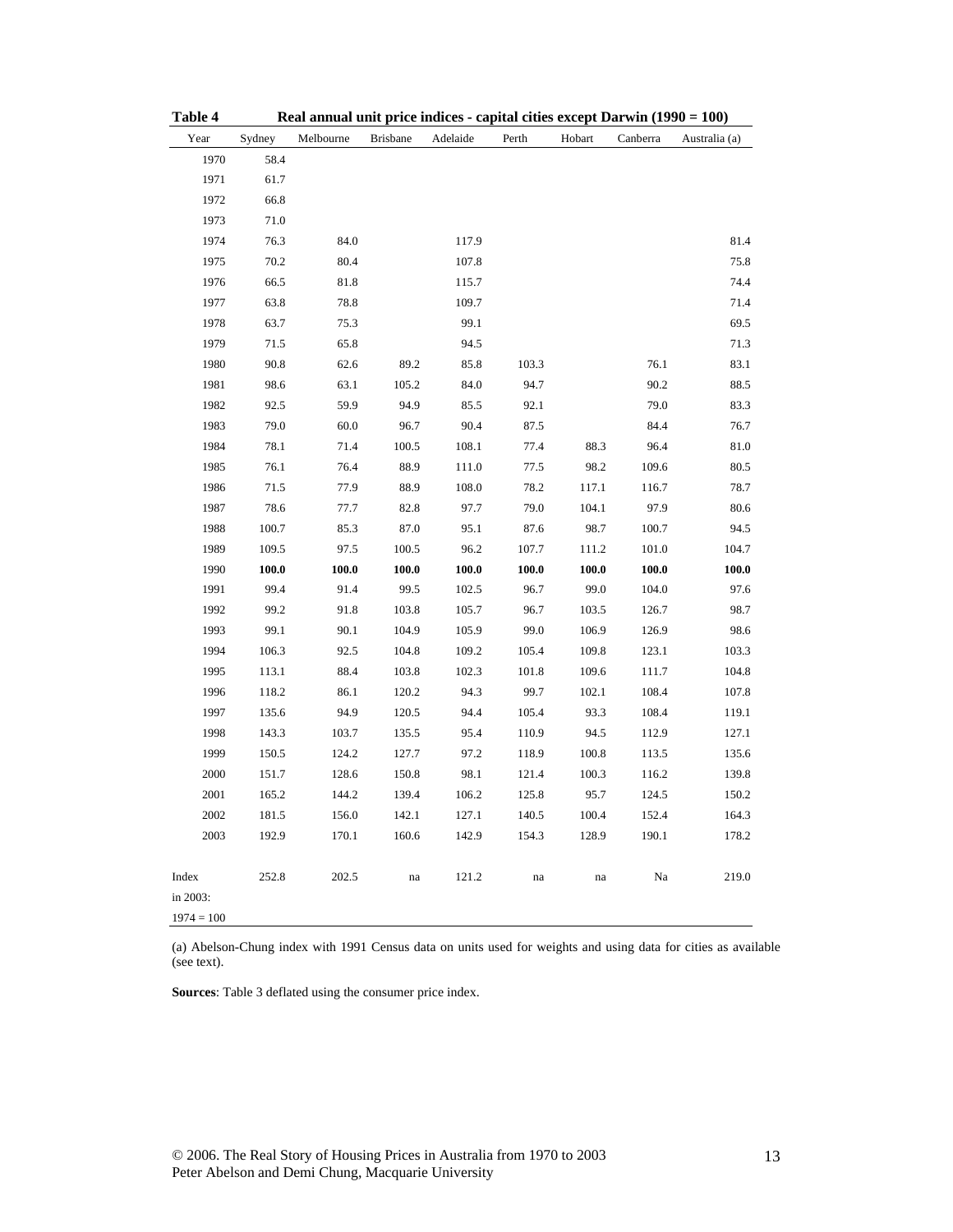| Year | <b>NSW</b> | <b>Victoria</b> |         | <b>Oueensland</b> | S.Australia |         | W.Australia | <b>Tasmania</b> |
|------|------------|-----------------|---------|-------------------|-------------|---------|-------------|-----------------|
|      | Houses     | houses          | units   | houses            | houses      | units   | houses      | Houses          |
|      | (a)        | (b)             |         | (c)               | (d)         |         |             | (f)             |
| 1985 | 70,175     | 50,000          | 51,500  |                   | 48.800      | 52,000  | 52,325      | 49,450          |
| 1986 | 67,500     | 55,500          | 57,000  | 55,000            | 52,200      | 60,700  | 52,800      | 57,025          |
| 1987 | 71,550     | 60,000          | 59,950  | 57,500            | 51,900      | 65,000  | 58,200      | 57,450          |
| 1988 | 81,975     | 67,000          | 65,000  | 65,000            | 56,900      | 59,800  | 63,025      | 61,700          |
| 1989 | 96,375     | 77,000          | 74,000  | 80,000            | 58,700      | 60,300  | 74,175      | 67,075          |
| 1990 | 107,525    | 80,000          | 78,500  | 88,000            | 63,100      | 64,600  | 77,425      | 74,600          |
| 1991 | 115,825    | 80,000          | 80,000  | 94.900            | 66,400      | 72,500  | 82.500      | 76,925          |
| 1992 | 120,025    | 82,000          | 80,800  | 101,500           | 68,000      | 72,000  | 84,100      | 82,475          |
| 1993 | 119,175    | 83,500          | 80,000  | 112,000           | 72,800      | 73,900  | 89,925      | 85,950          |
| 1994 | 126,275    | 86,000          | 82,350  | 120,000           | 77.700      | 78,700  | 100,050     | 91,950          |
| 1995 | 131,625    | 85,000          | 83,000  | 127,000           | 81,300      | 75,700  | 112,850     | 96,450          |
| 1996 | 136,225    | 85,500          | 82,000  | 127,000           | 81,800      | 81,900  | 123,425     | 97,675          |
| 1997 | 143,375    | 88,000          | 80,000  | 128,000           | 84,000      | 83.300  | 134,725     | 105.450         |
| 1998 | 154,675    | 91.000          | 83,000  | 134,000           | 85,600      | 83,700  | 139,250     | 106,600         |
| 1999 | 170.150    | 100,000         | 88.500  | 135,000           | 90,200      | 84,700  | 148,975     | 106,475         |
| 2000 | 164,775    | 105,000         | 96.600  | 140,000           | 91,300      | 90,300  | 148,250     | 101,525         |
| 2001 | 169,900    | 121,000         | 105,000 | 138,000           | 99,300      | 89,100  | 149,650     | 99,525          |
| 2002 | 209,725    | 144,000         | 122,250 | 151,000           | 117,800     | 107,400 | 174,400     | 109,225         |
| 2003 | 273,200    | 177,120         | 150,368 | 175,000           | 135,800     | 126,500 | 203,967     | 147,067         |

**Table 5 Annual median prices (\$) - rest of the states** 

(a) Rest of New South Wales. Average of quarterly data from CBA/HIA.

(b) Victoria country; VG data. 2003 = 2002 factored up by increase shown in CBA figures.

(c) Rest of Queensland. Average of quarterly (fiscal year, not calendar year) data from VG.

(d) Non-metro in South Australia; VG data.

(e) Rest of Western Australia; Average of quarterly data from CBA/HIA.

(f) Rest of Tasmania; Average of quarterly data from CBA/HIA.

| Table 6 Real annual median price indices - rest of the states |  |
|---------------------------------------------------------------|--|
|---------------------------------------------------------------|--|

| Year | <b>NSW</b> |        | Victoria | Oueensland | S.Australia |       | W.Australia | Tasmania | Australia (a) |
|------|------------|--------|----------|------------|-------------|-------|-------------|----------|---------------|
|      | Houses     | houses | units    | Houses     | houses      | units | houses      | Houses   | Houses        |
| 1985 | 95.6       | 91.5   | 96.1     |            | 113.3       | 117.9 | 99.0        | 97.1     | 96.0          |
| 1986 | 84.3       | 93.1   | 97.5     | 83.9       | 111.1       | 126.1 | 91.6        | 102.6    | 89.1          |
| 1987 | 82.3       | 92.8   | 94.5     | 80.9       | 101.8       | 124.5 | 93.0        | 95.3     | 86.8          |
| 1988 | 88.0       | 96.6   | 95.5     | 85.2       | 104.0       | 106.8 | 93.9        | 95.4     | 90.9          |
| 1989 | 96.2       | 103.3  | 101.1    | 97.5       | 99.8        | 100.1 | 102.8       | 96.5     | 98.7          |
| 1990 | 100.0      | 100.0  | 100.0    | 100.0      | 100.0       | 100.0 | 100.0       | 100.0    | 100.0         |
| 1991 | 104.4      | 96.9   | 98.7     | 104.5      | 101.9       | 108.7 | 103.2       | 99.9     | 102.3         |
| 1992 | 107.1      | 98.3   | 98.7     | 110.6      | 103.4       | 106.9 | 104.2       | 106.1    | 105.6         |
| 1993 | 104.4      | 98.3   | 96.0     | 119.9      | 108.7       | 107.8 | 109.4       | 108.6    | 107.7         |
| 1994 | 108.6      | 99.4   | 97.0     | 126.1      | 113.9       | 112.7 | 119.5       | 114.0    | 112.2         |
| 1995 | 108.2      | 93.9   | 93.4     | 127.5      | 113.9       | 103.6 | 128.8       | 114.3    | 111.9         |
| 1996 | 109.1      | 92.0   | 90.0     | 124.3      | 111.6       | 109.2 | 137.3       | 112.8    | 111.5         |
| 1997 | 114.6      | 94.5   | 87.5     | 125.0      | 114.4       | 110.8 | 149.5       | 121.4    | 115.6         |
| 1998 | 122.5      | 96.9   | 90.1     | 129.7      | 115.6       | 110.4 | 153.2       | 121.7    | 120.5         |
| 1999 | 132.8      | 104.9  | 94.6     | 128.8      | 120.0       | 110.1 | 161.5       | 119.8    | 126.5         |
| 2000 | 123.1      | 105.5  | 98.9     | 127.8      | 116.3       | 112.3 | 153.9       | 109.4    | 121.6         |
| 2001 | 121.6      | 116.4  | 103.0    | 120.7      | 121.1       | 106.2 | 148.8       | 102.7    | 121.2         |
| 2002 | 145.8      | 134.5  | 116.4    | 128.2      | 139.5       | 124.3 | 168.3       | 109.4    | 138.5         |
| 2003 | 184.8      | 161.0  | 139.3    | 144.6      | 156.5       | 142.4 | 191.6       | 143.4    | 166.7         |

(a) Abelson-Chung index with 1991 Census data on dwellings used for weights.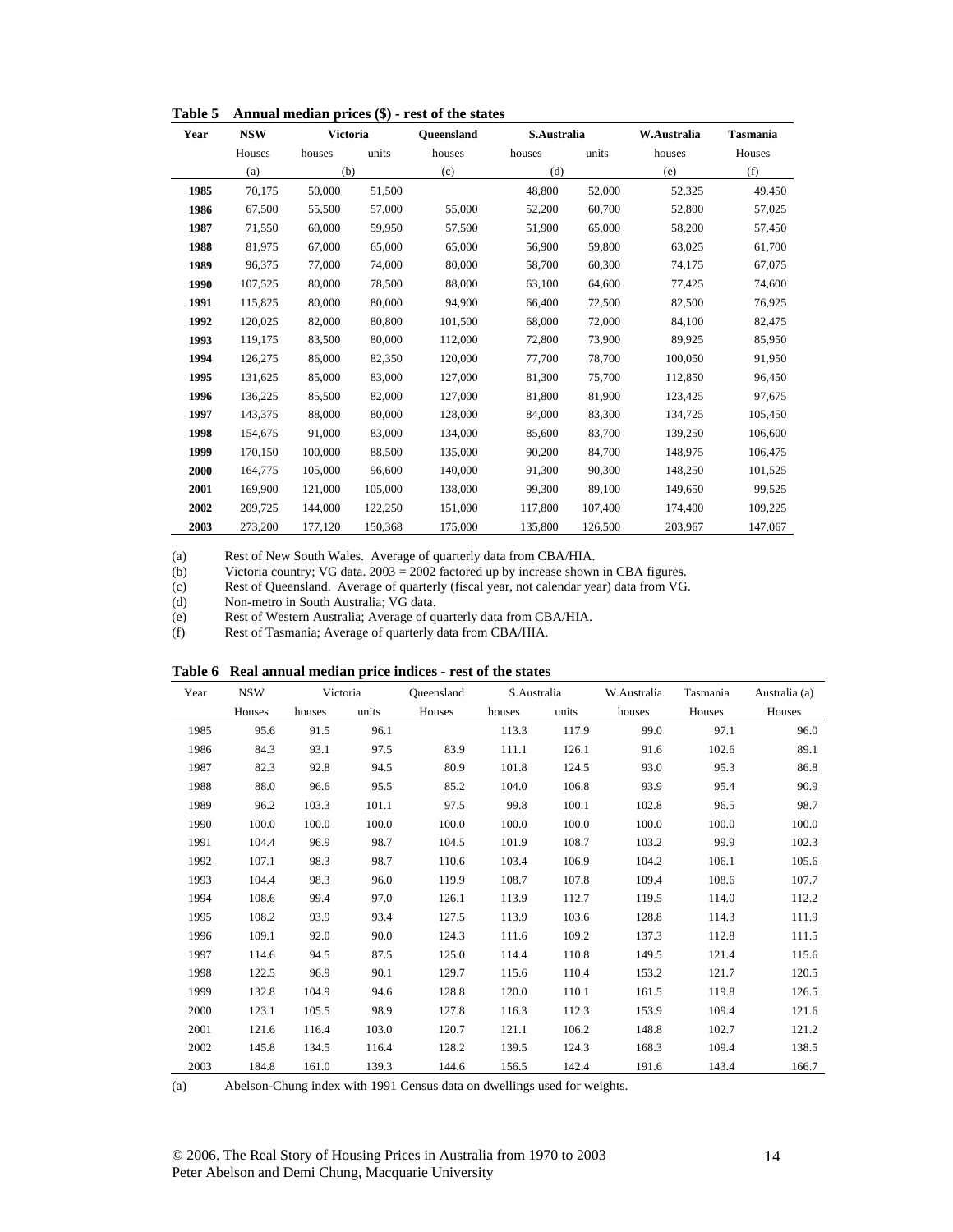### **4 Effects of Housing Quality**

House prices are actually housing expenditures. Thus

$$
P^h = \sum p_i q_i \tag{1}
$$

where  $P^h$  is house price, there are *i* attributes of a house, and p and q stand for the price and quantity of the attributes. Clearly house prices may rise because the quality or quantity of attributes rises, with no rise in the prices of the attributes. The attributes of houses include house size, garages and swimming pools, central heating and air conditioning, kitchens of various qualities, and so on. Generally the quantity of the attributes (i.e. the quality of dwellings) rises over time. For example, the size of new homes has increased over many years by about 1.8 cent per annum. Between 1984-85 and 2002-03, the average floor area of new houses in Australia rose by 40 per cent (from 162 m<sup>2</sup> to 227.3 m<sup>2</sup>) and the average floor area of other new dwellings rose by 35 per cent (from 99.2 m<sup>2</sup> to 134 m<sup>2</sup>).<sup>13</sup>

As we have seen, the ABS attempts to control for quality changes by stratifying houses by area within a city and also by size (number of bedrooms) in some cities. However, this does not allow for changes in the physical or locational attributes of particular properties. Physical attributes reflect home improvements. Locational attributes reflect neighbourhood or infrastructure improvements.

Of special interest here are improvements to existing dwellings that make up 98 per cent of the housing stock at any point in time. In addition to repairs and maintenance to dwellings to maintain housing quality, households spend regularly about 2 per cent of GDP on dwelling improvements (alterations and additions) – see Table 7. Indeed in 2001-02 and 2002-03, expenditure on alterations and additions has risen and averaged 2.5 per cent of GDP.

<sup>&</sup>lt;sup>13</sup> Source: ABS, Building Approvals, Cat. No. 8731.0.

<sup>© 2006.</sup> The Real Story of Housing Prices in Australia from 1970 to 2003 Peter Abelson and Demi Chung, Macquarie University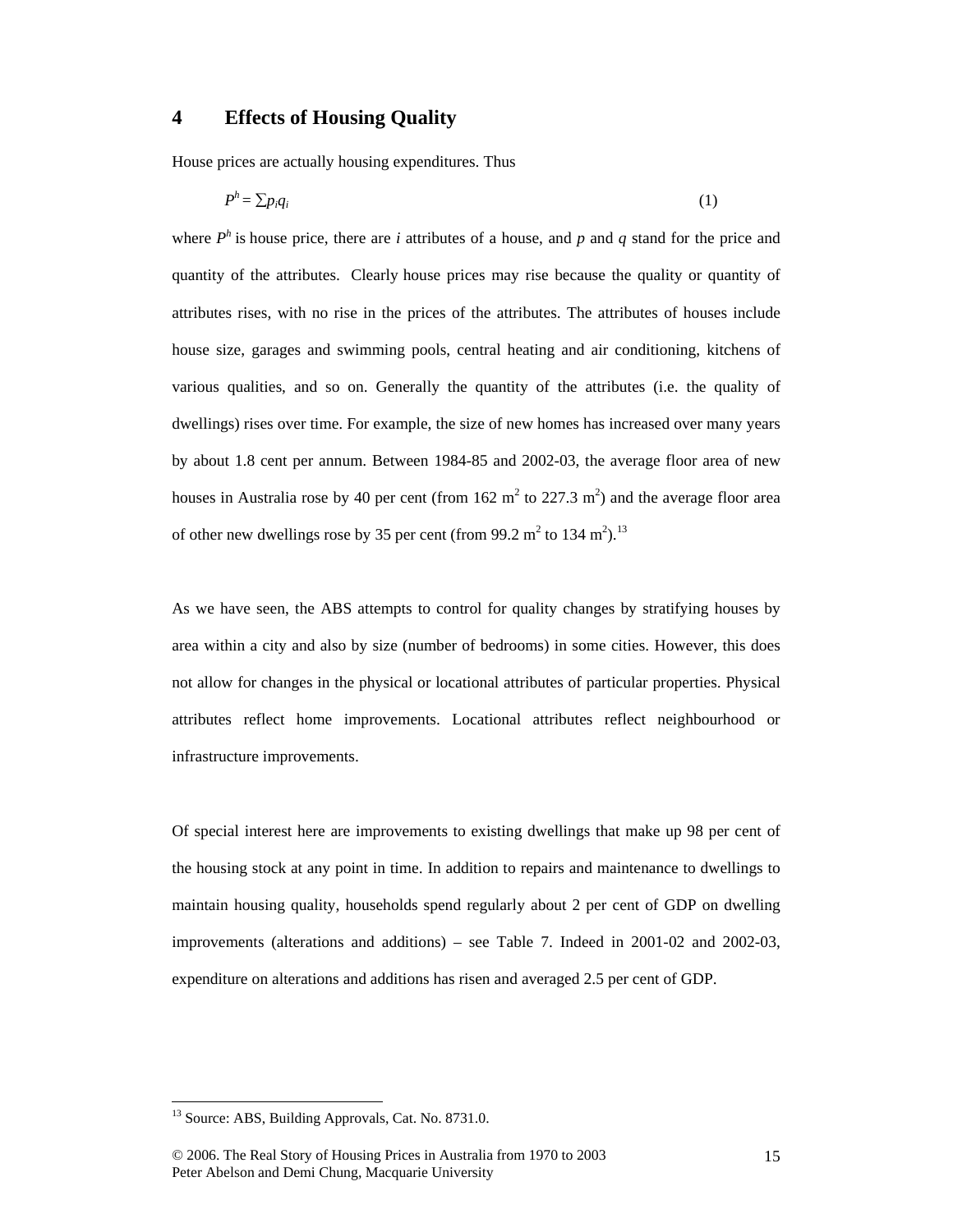Table 7 (column 4) also provides estimates of annual expenditure on dwelling improvements in relation to the value of the dwelling stock at the end of the financial year. Our estimates of the value of the dwelling stock are based on our estimates of the value of the stock of houses, units and other dwellings in each state in June 1991(based on the stock shown in the 1991 Household Census). We inflated the estimated median values for each housing type by 9 per cent to reflect typical differences between mean and median values. The estimated values for the housing stock in other years allow for an average 1.75 per cent change in the quantity of the stock each year as well as for estimated changes in nominal dwelling prices. For the 24 years, 1979-80 to 2002-03, we estimate that expenditure on alterations and additions averaged 1.02 per cent of the value of the housing stock.

| Table 7   | Value of dwellings and expenditure on alterations and additions (AA) |                  |             |            |           |             |  |  |  |  |  |
|-----------|----------------------------------------------------------------------|------------------|-------------|------------|-----------|-------------|--|--|--|--|--|
|           | Estimated                                                            |                  |             |            |           |             |  |  |  |  |  |
|           | value of                                                             |                  |             |            |           |             |  |  |  |  |  |
|           | housing                                                              |                  | Expenditure |            |           |             |  |  |  |  |  |
|           | stock at                                                             | Expenditure on   | on AA as    |            | Value of  | Expenditure |  |  |  |  |  |
|           | 30 June                                                              | alterations and  | % of value  | <b>GDP</b> | dwellings | on AA as    |  |  |  |  |  |
|           | \$bn)                                                                | additions (\$bn) | of housing  | \$bm)      | % of GDP  | % of GDP    |  |  |  |  |  |
| 1979-80   | 219                                                                  | 2.4              | 1.07        | 128.8      | 169.8     | 1.8         |  |  |  |  |  |
| 1980-81   | 255                                                                  | 3.0              | 1.18        | 145.9      | 174.7     | 2.1         |  |  |  |  |  |
| 1981-82   | 280                                                                  | 3.4              | 1.21        | 167.7      | 167.2     | 2.0         |  |  |  |  |  |
| 1982-83   | 303                                                                  | 3.3              | 1.09        | 180.8      | 167.5     | 1.8         |  |  |  |  |  |
| 1983-84   | 346                                                                  | 3.6              | 1.04        | 203.7      | 170.0     | 1.8         |  |  |  |  |  |
| 1984-85   | 391                                                                  | 4.2              | 1.07        | 225.4      | 173.5     | 1.9         |  |  |  |  |  |
| 1985-86   | 426                                                                  | 4.8              | 1.13        | 248.6      | 171.3     | 1.9         |  |  |  |  |  |
| 1986-87   | 474                                                                  | 4.9              | 1.03        | 272.3      | 174.2     | 1.8         |  |  |  |  |  |
| 1987-88   | 604                                                                  | 5.3              | 0.88        | 310.6      | 194.6     | 1.7         |  |  |  |  |  |
| 1988-89   | 734                                                                  | 6.3              | 0.86        | 351.9      | 208.5     | 1.8         |  |  |  |  |  |
| 1989-90   | 767                                                                  | 7.4              | 0.97        | 385.0      | 199.2     | 1.9         |  |  |  |  |  |
| 1990-91   | 775                                                                  | 7.5              | 0.97        | 397.9      | 194.8     | 1.9         |  |  |  |  |  |
| 1991-92   | 807                                                                  | 7.5              | 0.93        | 404.6      | 199.5     | 1.9         |  |  |  |  |  |
| 1992-93   | 852                                                                  | 8.3              | 0.97        | 426.2      | 200.0     | 1.9         |  |  |  |  |  |
| 1993-94   | 900                                                                  | 9.2              | 1.02        | 447.0      | 201.3     | 2.1         |  |  |  |  |  |
| 1994-95   | 924                                                                  | 10.3             | 1.11        | 471.3      | 196.0     | 2.2         |  |  |  |  |  |
| 1995-96   | 963                                                                  | 10.2             | 1.06        | 502.8      | 191.5     | 2.0         |  |  |  |  |  |
| 1996-97   | 1043                                                                 | 10.2             | 0.98        | 529.9      | 196.9     | 1.9         |  |  |  |  |  |
| 1997-98   | 1130                                                                 | 11.7             | 1.04        | 561.2      | 201.3     | 2.1         |  |  |  |  |  |
| 1998-99   | 1243                                                                 | 12.7             | 1.02        | 591.9      | 210.0     | 2.1         |  |  |  |  |  |
| 1999-2000 | 1348                                                                 | 15.2             | 1.13        | 626.0      | 215.3     | 2.4         |  |  |  |  |  |
| 2000-01   | 1535                                                                 | 14.3             | 0.93        | 671.1      | 228.7     | 2.1         |  |  |  |  |  |
| 2001-02   | 1820                                                                 | 16.8             | 0.92        | 714.4      | 254.7     | 2.4         |  |  |  |  |  |
| 2002-03   | 2193                                                                 | 19.9             | 0.91        | 753.2      | 291.1     | 2.6         |  |  |  |  |  |

Sources: ABS, Cat. 5204.0. Value of housing stock estimated – see text.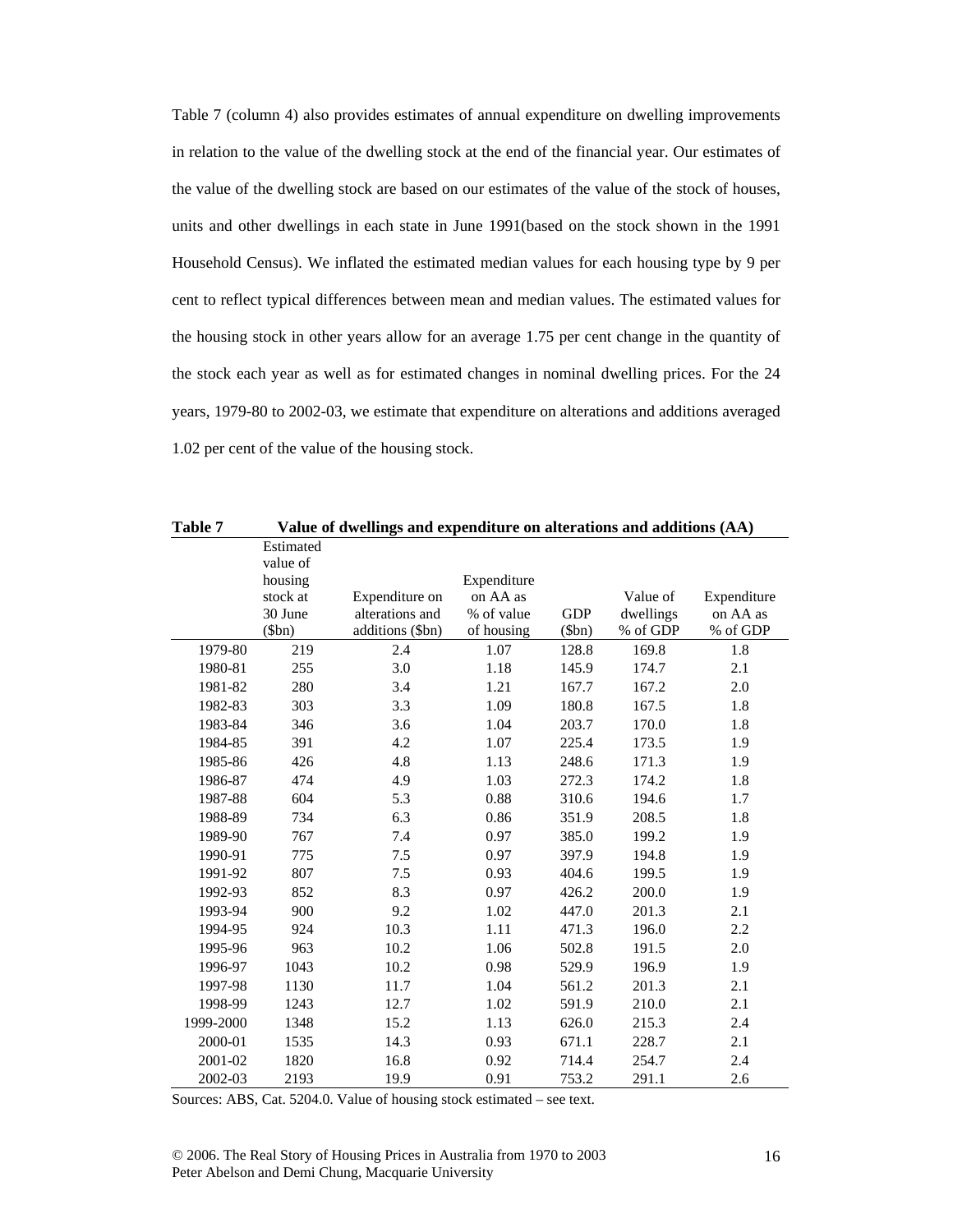We conclude that the quality of the established housing stock rises by at least 1 per cent per annum on average. Expenditure on alterations and additions does not include expenditure on fittings (which tend to improve) or any non-market household or black economy time spent on maintaining or improving dwellings. As noted, the size of new buildings is increasing by nearly 2 per cent per annum, but this is only a small part of the housing stock at any point in time. Moreover, although expenditure on alterations and additions varies a little in relation to GDP, the relationship is remarkably steady except for the most recent years. It might be expected that expenditure on alterations and additions is disproportionately on houses rather than on units, which are less amenable to alterations, but we have no evidence on this.

#### **Estimating constant quality Australian real house price indices**

Table 8 shows our estimated constant quality real price indices for all Australian houses and units. The AC indices are the Abelson-Chung real price indices for houses and units across Australia shown in Tables 2 and 4 respectively. The AT index is the estimated Australian Treasury real price index for Australian houses (from Table 2). To estimate the respective constant quality (CQ) indices, we assume that the quality change in each calendar year equals the expenditure on alterations as a percentage of housing value in the immediately preceding financial year (as per column 4 in Table 7). For example in 1991, there was 0.97 per cent improvement in quality compared with 1990. To allow for this we multiply the AC real house price index in 1991 by 99.03 ( $= 100.0 - 0.97$ ) and obtain a constant quality index number of 95.3. Of course, this value effect compounds each year. We adopt a similar procedure to estimate a constant quality Treasury real house price index and an Abelson-Chung constant quality real unit price index.

As noted, there may be proportionately more improvements in housing than in units, but we have no differentiating data. On the other hand, median unit prices may have more locational bias over time as a large number of units have been built in or close to CBDs in recent years.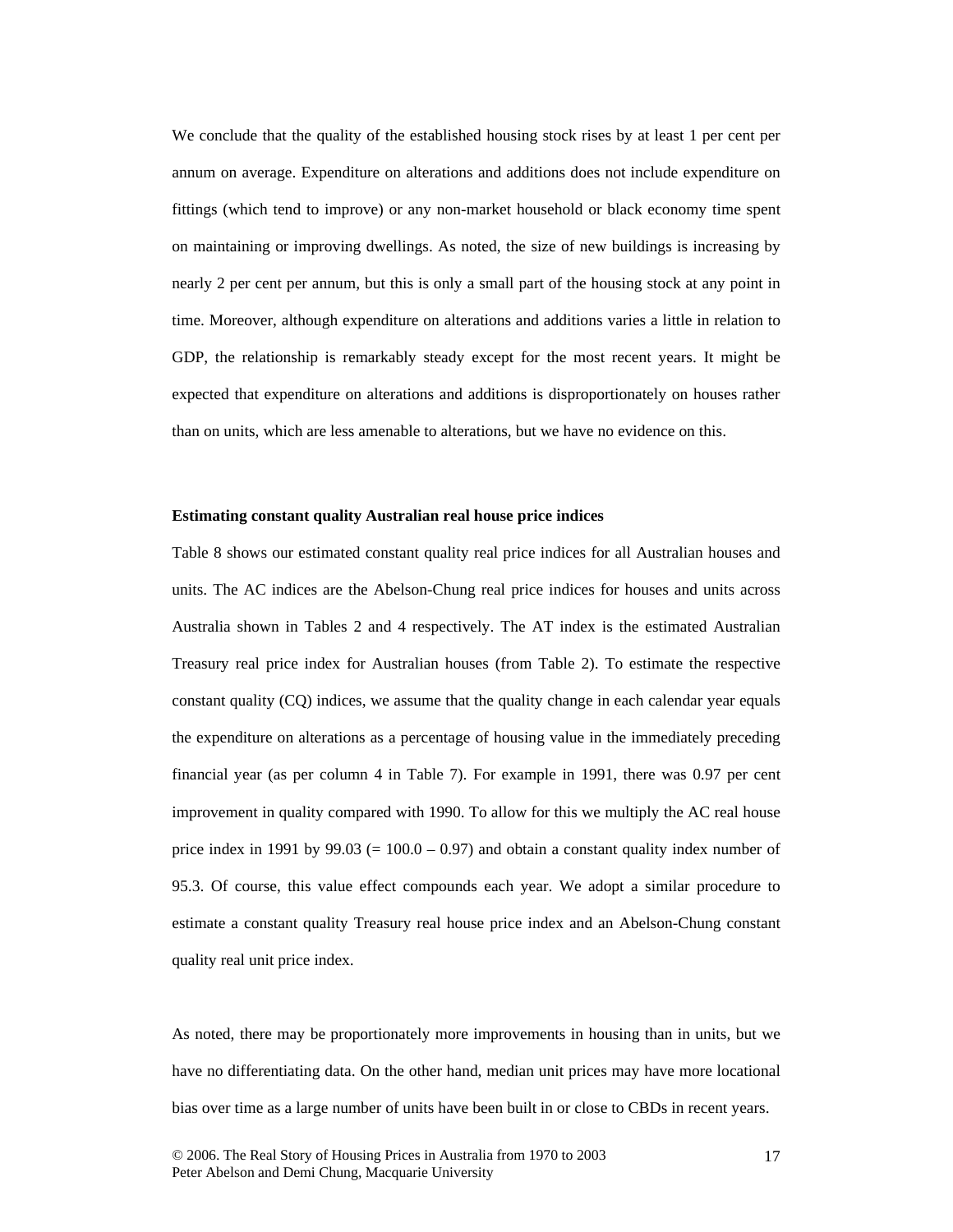| Year | Houses                 |                   | Houses |                   |                    | Units             |
|------|------------------------|-------------------|--------|-------------------|--------------------|-------------------|
|      | $\mbox{AC}^{\mbox{a}}$ | ACCQ <sup>b</sup> | $AT^c$ | ATCQ <sup>b</sup> | $\underline{AC}^d$ | ACCQ <sup>b</sup> |
|      |                        |                   |        |                   |                    |                   |
| 1980 | 74.6                   | 82.8              | 78.5   | 87.1              | 83.1               | 92.2              |
| 1981 | 77.8                   | 85.3              | 83.4   | 91.5              | 88.5               | 97.1              |
| 1982 | 75.1                   | 81.4              | 78.9   | 85.5              | 83.3               | 90.3              |
| 1983 | 72.3                   | 77.5              | 75.6   | 81.0              | 76.7               | 82.2              |
| 1984 | 78.5                   | 83.3              | 78.9   | 83.7              | 81                 | 85.9              |
| 1985 | 80.8                   | 84.8              | 81.2   | 85.2              | 80.5               | 84.5              |
| 1986 | 79.9                   | 82.9              | 80.3   | 83.3              | 78.7               | 81.7              |
| 1987 | 80.6                   | 82.8              | 77.8   | 79.9              | 80.6               | 82.8              |
| 1988 | 88.3                   | 89.9              | 88.6   | 90.2              | 94.5               | 96.2              |
| 1989 | 100.4                  | 101.4             | 104.4  | 105.4             | 104.7              | 105.7             |
| 1990 | 100.0                  | 100.0             | 100.0  | 100.0             | 100                | 100.0             |
| 1991 | 96.2                   | 95.3              | 98.0   | 97.1              | 97.6               | 96.7              |
| 1992 | 97.5                   | 95.7              | 97.6   | 95.8              | 98.7               | 96.9              |
| 1993 | 99.4                   | 96.6              | 97.8   | 95.0              | 98.6               | 95.8              |
| 1994 | 101.2                  | 97.4              | 100.2  | 96.4              | 103.3              | 99.4              |
| 1995 | 97.6                   | 92.9              | 99.2   | 94.4              | 104.8              | 99.7              |
| 1996 | 97.4                   | 91.7              | 98.1   | 92.4              | 107.8              | 101.5             |
| 1997 | 103.5                  | 96.5              | 100.3  | 93.5              | 119.1              | 111.0             |
| 1998 | 109.2                  | 100.8             | 106.3  | 98.1              | 127.1              | 117.3             |
| 1999 | 116.2                  | 106.1             | 112.8  | 103.0             | 135.6              | 123.9             |
| 2000 | 118.7                  | 107.2             | 118.5  | 107.0             | 139.8              | 126.3             |
| 2001 | 127.3                  | 113.9             | 127.1  | 113.7             | 150.2              | 134.4             |
| 2002 | 144.0                  | 127.7             | 146.7  | 130.1             | 164.3              | 145.7             |
| 2003 | 165.9                  | 145.8             | 163.2  | 143.4             | 178.2              | 156.6             |

**Table 8 Estimated national constant quality real housing indexes (a)** 

(a) Abelson-Chung Australian real house price index from Table 2.

(b) CQ stands for constant quality.

(c) Australian Treasury Australian real house price index from Table 2.

(d) Abelson-Chung real unit price index from Table 4.

### **Estimating constant quality real house price indices for the capital cities**

We also examine briefly the effects of allowing for quality changes in the capital cities. Table 9 shows the proportion of dwellings in each state and the percentage of expenditure on alterations and additions in each state in the calendar years 2001 and 2002. The table shows that expenditure on alterations and additions in these years approximately matched the proportion of dwellings in each state. In relation to dwellings, expenditure on alterations was slightly high in Queensland and Victoria and low in NSW, South Australian and Tasmania.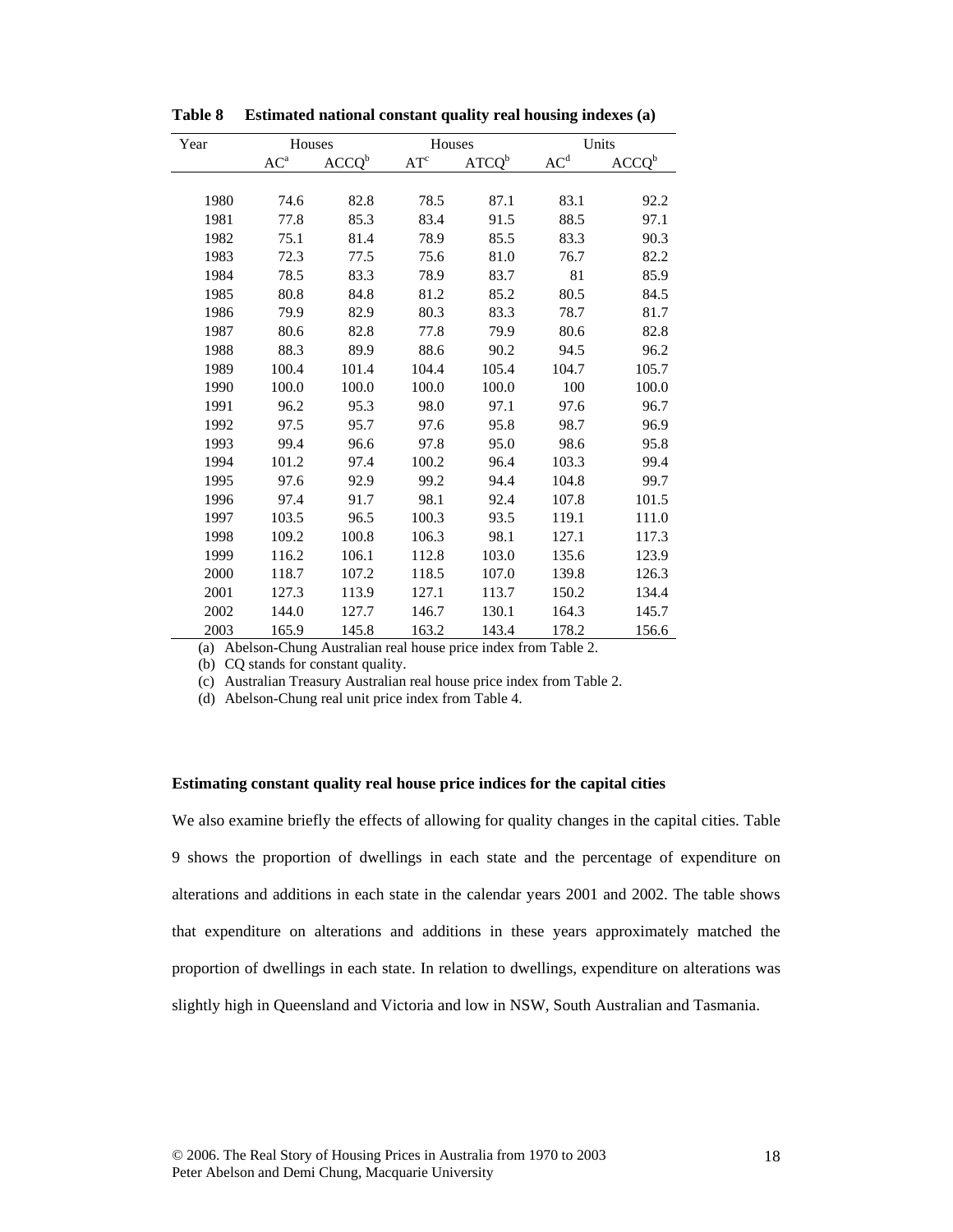| State / Territory | Percentage of | Percentage of expenditure on AA |      |  |
|-------------------|---------------|---------------------------------|------|--|
|                   | dwellings     | 2001                            | 2002 |  |
| <b>NSW</b>        | 33            | 30                              | 31   |  |
| Victoria          | 25            | 28                              | 26   |  |
| Queensland        | 19            | 22                              | 24   |  |
| S. Australia      | 8             | 6                               | 6    |  |
| W. Australia      | 10            | 10                              | 9    |  |
| <b>Tasmania</b>   | 3             |                                 |      |  |
| <b>ACT</b>        | 2             | 2                               | 2    |  |
| N. Territory      |               |                                 |      |  |
| Total             | 100           | 100                             | 100  |  |

**Table 9 Allocation of expenditure on alterations and additions** 

Sources: ABS, Cat. 5204.0 and 2001 Household Census.

However, we have not pursued these possible interstate differences further in part because we are mainly interested in capital city prices rather than state-wide prices and data on improvements by city are not readily available. In Table 10 we provide estimates of constant quality real house price indices for each capital city for 1980 and 2003, holding quality constant at 1990 levels and continuing to base the index on 1990 = 100.0. We assume constant quality changes across Australia. Consistent with the pattern for Australia-wide expenditures on alterations and additions, our estimates assume that alterations and additions accounted for an average 1.04 per cent per annum increase in the median value of houses in each city between 1980 and 1990 and an average 1.00 per cent per anum increase in value between 1990 and 2002. Allowing for compounding, this implies that the quality of the median house in 1990 was 10.9 per cent higher than the quality in 1980 and that quality of the median house in 2003 was in turn 13.8 per cent higher than in 1990. To estimate a constant quality house price index over the period, we multiply the 1980 real price index by 1.109 and the 2003 real price index by  $0.879$  (1.0 / 1.138). This significantly reduces the real increases in house prices. Nevertheless, there remained substantial real house price increases in all cities over this period.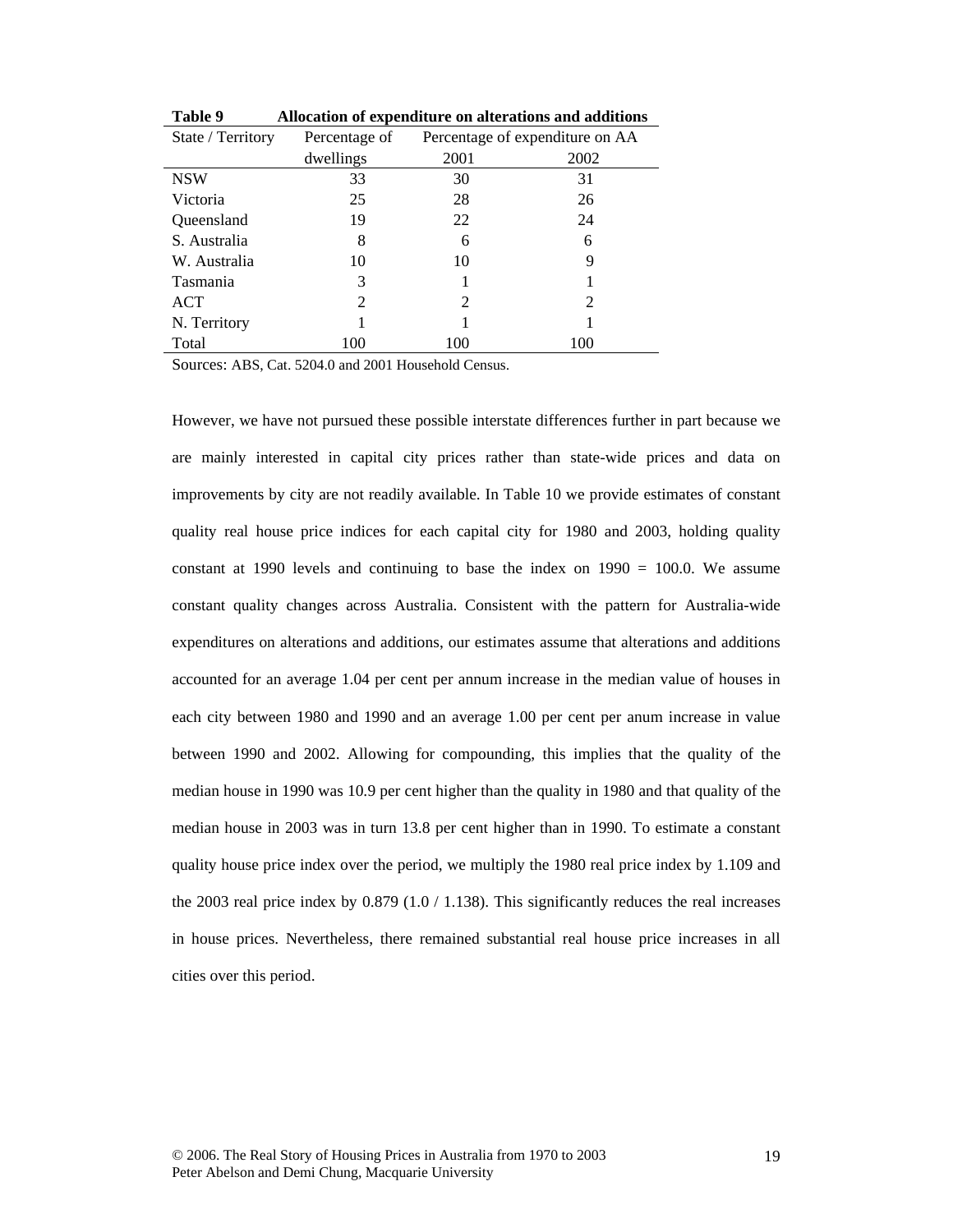| TUDIC TA                               |                                       | <b>Acar annual house price mulces</b> |                 |          |       |        |        | $\frac{1}{2}$ |       |           |
|----------------------------------------|---------------------------------------|---------------------------------------|-----------------|----------|-------|--------|--------|---------------|-------|-----------|
|                                        |                                       |                                       |                 |          |       |        |        |               |       | Australia |
| Year                                   | Sydney                                | Melbourne                             | <b>Brisbane</b> | Adelaide | Perth | Hobart | Darwin | Canberra      | AC    | Treasury  |
| <b>Real price indices from Table 2</b> |                                       |                                       |                 |          |       |        |        |               |       |           |
| 1980                                   | 77.4                                  | 65.7                                  | 68.4            | 80.7     | 87.0  | 96.4   |        | 80.7          | 74.6  | 78.5      |
| 1990                                   | 100.0                                 | 100.0                                 | 100.0           | 100.0    | 100.0 | 100.0  | 100.0  | 100.0         | 100.0 | 100.0     |
| 2003                                   | 170.3                                 | 153.2                                 | 160.2           | 168.3    | 147.4 | 149.1  | 151.4  | 176.9         | 165.9 | 163.2     |
|                                        | <b>Constant quality price indices</b> |                                       |                 |          |       |        |        |               |       |           |
| 1980                                   | 85.8                                  | 72.9                                  | 75.9            | 89.5     | 96.5  | 106.9  | na     | 89.5          | 82.5  | 87.1      |
| 1990                                   | 100.0                                 | 100.0                                 | 100.0           | 100.0    | 100.0 | 100.0  | 100.0  | 100.0         | 100.0 | 100.0     |
| 2003                                   | 149.6                                 | 134.7                                 | 140.8           | 147.9    | 129.6 | 131.1  | 133.1  | 155.5         | 145.8 | 143.4     |

**Table 10 Real annual house price indices – selected years in capital cities (1990 = 100)** 

**Sources**: Table 2 and our estimates of quality adjusted indices (see text).

### **5 Housing Prices: Main Findings**

### **House prices in capital cities**

In Table 2 (and in Figure 1) we show the Abelson-Chung and Australian Treasury real house price indices for Australian capital cities, with no allowance for alterations and additions. The indices are similar, especially since the mid-1980s. The correlation is 0.995 for the period from 1986 to 2003 but only 0.774 for 1970 to 1985.<sup>14</sup> The Abelson-Chung index has a slightly higher price spike in 1974-75 and a slightly smaller one in 1980-81. As we have noted, the two series use slightly different databases as well as different weights, with the Treasury giving more weight to Sydney houses. We have not seen the 1970s' house price data on which the Treasury index is based and so cannot explain the differences in that decade.

Both national indices show significant house price booms from 1971 to 1974, from 1979 to 1981, from 1987 to 1989, and from 1996 through to 2003 (much the most prolonged price boom). After each of the first three booms, real prices tended to fall. However, in the long run real price rises exceeded falls. Real house prices rose by about 160 per cent between 1970 and 2003. However this could be a misleading estimate of the real long-term house price increase if there is a downturn in real house prices after the 1996-2003 boom.<sup>15</sup>

 $\overline{a}$ 

 $14$  The correlation for the whole period 1970 to 2003 is 0.99.

<sup>&</sup>lt;sup>15</sup> To avoid trough to peak comparisons, the Productivity Commission (2004) estimated time trend growth rates which provide lower long-term annual growth rates.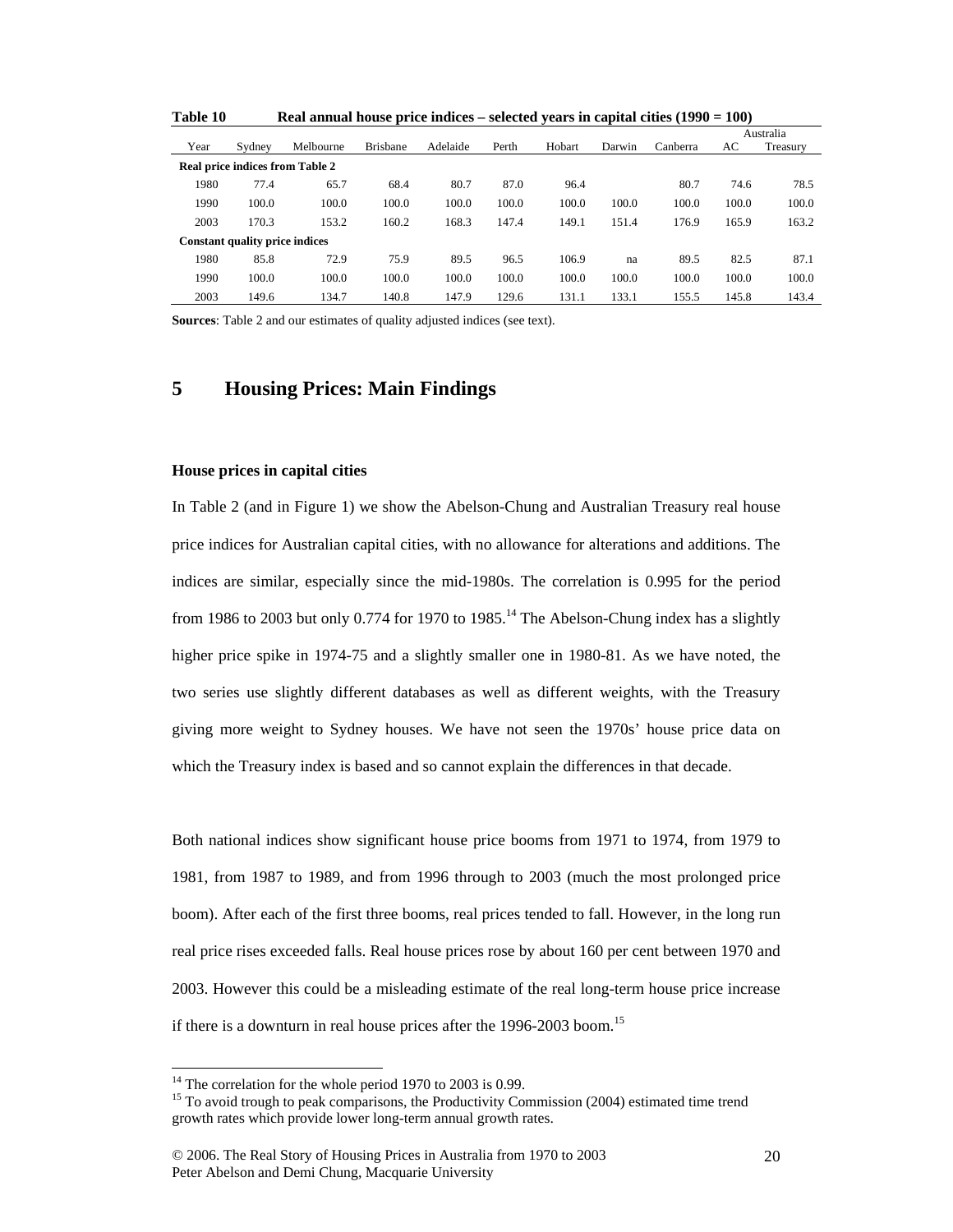### **Figure 1**



**Housing prices real indices: 1970-2003**

The 160 per cent real house price increase over 30 years places Australia close to the top of the OECD league for house price increases. As reported by Tsatsaronis and Zhu (2004), who analyse international house prices also from 1970 to 2003, only the UK, Spain and Netherlands experienced real house price increases of a similar magnitude over this period. Real house price increases in most other OECD countries ranged over this period from minus 10 per cent to plus 100 per cent.

In Figure 1, we also show our estimated constant quality Australian Treasury real housing price index from Table 8. This is based on the figures in Table 8 (column 5) back to 1980 and an assumed one per cent per annum quality improvement in the 1970s. On this basis, in constant quality terms real house prices would have risen by 100 per cent between 1970 and 2003 (rather than by 160 per cent). Again, a caveat must be made about end-year to end-year comparisons.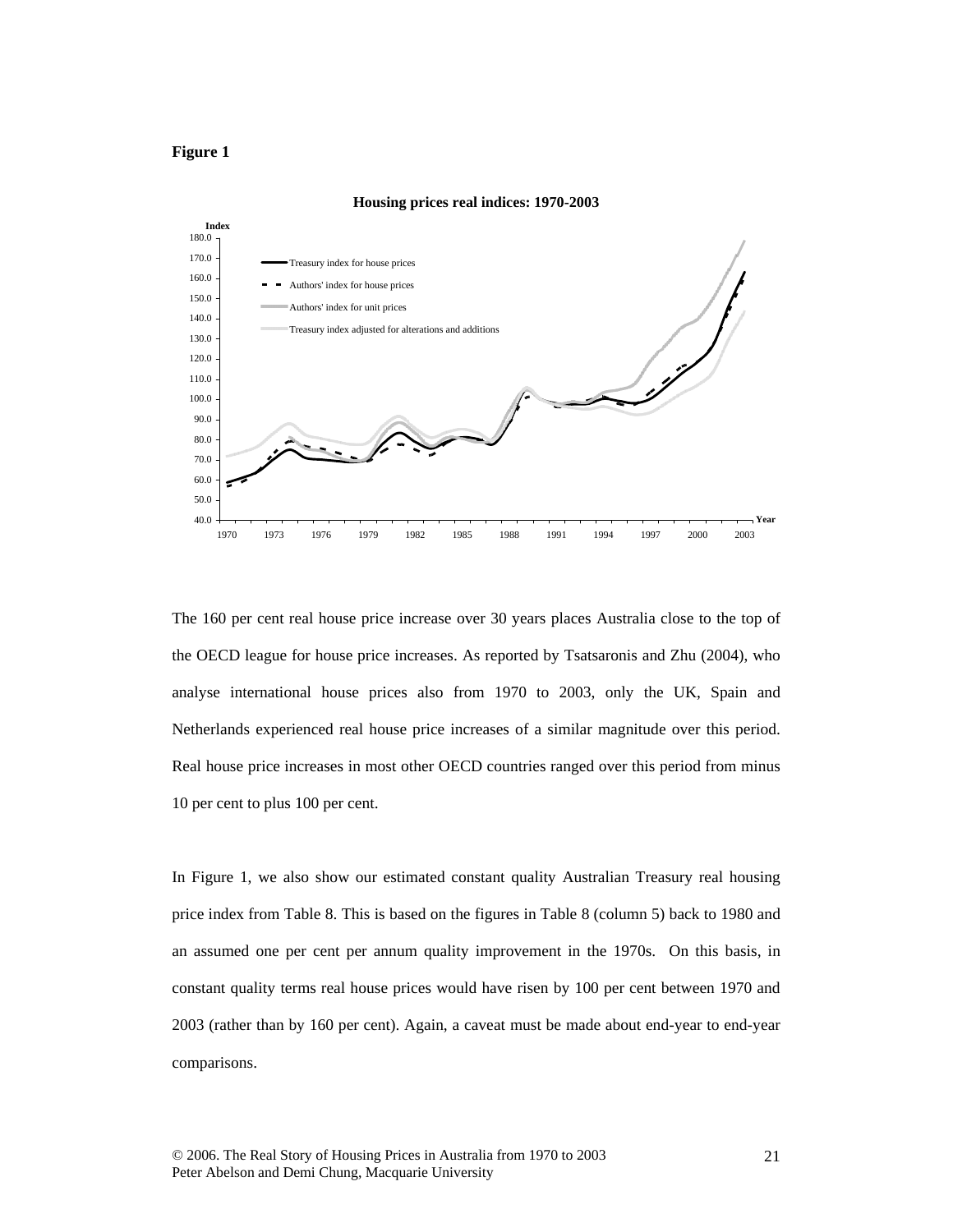It may also be observed that, whether using the actual 160 per cent increase in real house prices or the 100 per cent constant quality adjusted increase, these real price increases were well above the approximately 50 per cent increase in real disposable income per capita that occurred over this 30 year period. There is no simple relationship between house prices and per capita disposable income because the housing market is not always in equilibrium and the real cost of housing is also determined by real interest rates as well as by other factors. In an econometric study of real house prices (not quality adjusted), which accounted for disequilibrium and interest rates, Abelson, Joyeux, Milunovich and Chung (2005) estimated that the elasticity of long-run elasticity of real house prices is 1.7 with respect to real disposable income per capita.

Contrary to some popular views, cities have generally experienced similar changes in house prices, especially in recent years. Between 1990 and 2003, ignoring alterations and additions, real house prices rose between 47 per cent and 77 per cent in all cities, compared with an Australian figure of about 64 per cent. Even over a longer period, the major cities exhibited similar price movements. From between 1970 and 1973 (depending on data availability) to 2003, the following house price correlations are observed: Sydney-Melbourne (0.925); Sydney-Brisbane (0.916); Melbourne-Adelaide (0.921), Melbourne-Perth (0.811).

However, the smaller and more outlying cities deviated more from the norms. For example, house prices in Perth fell in real terms in the 1971 to 1974 house price boom, possibly because Perth experienced an earlier real increase with the 1969-71 stock mining boom in the West. Canberra experienced major house price booms after Labor party general election wins in 1972 and 1983 (the latter boom a departure from national trends). Also real house prices in Perth, Hobart and Canberra rose in the early 1990s when real prices in other cities were falling.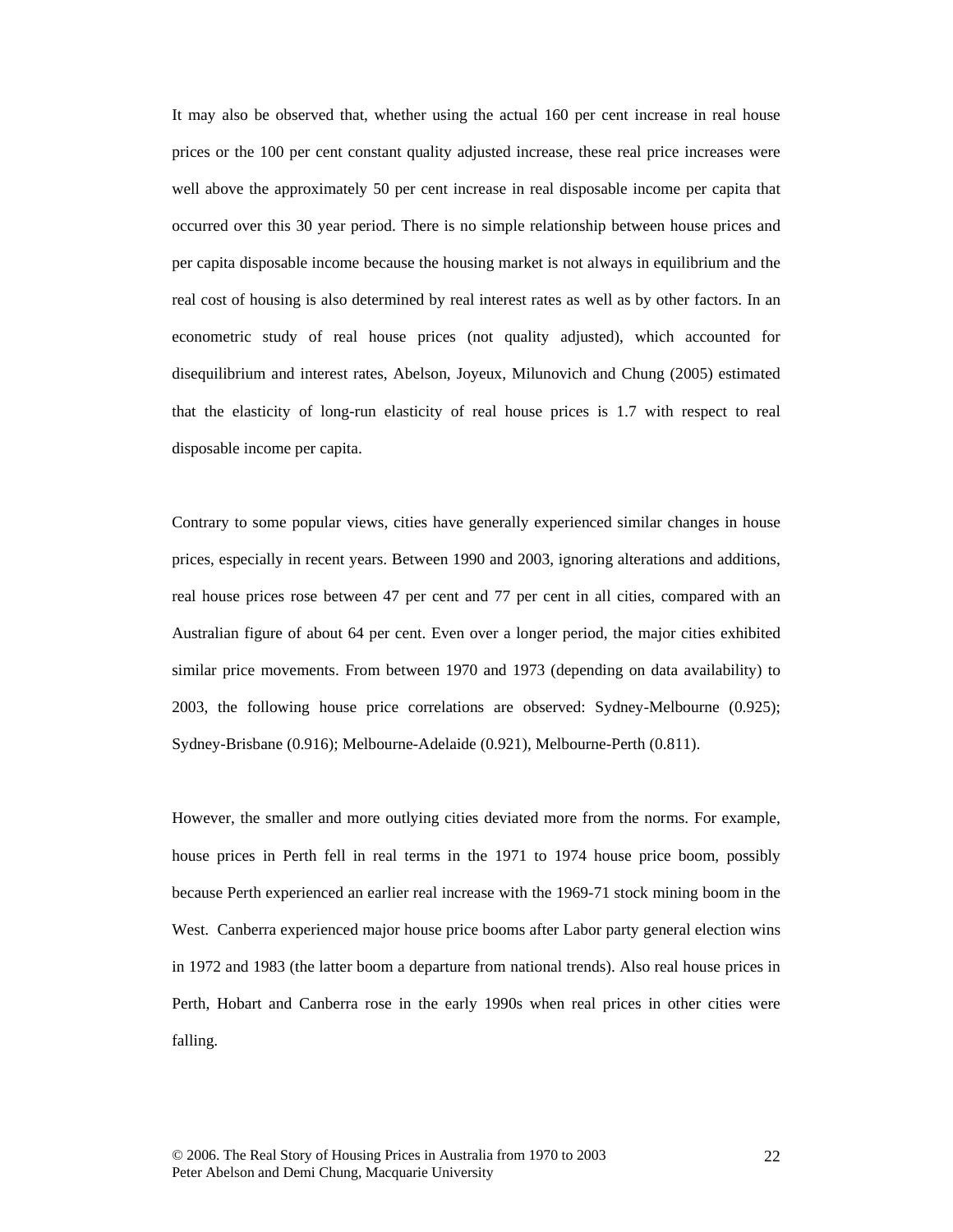#### **Unit prices in capital cities**

House and unit prices also exhibited similar trends (see Figure 1). The unit price index rose slightly more in recent years due to the high weighting of Sydney in the unit index (and possibly because of the construction of units in and close to city centres). Real unit prices boomed between 1978 and 1981, 1986 and 1990, and from 1993 though to  $2003$ .<sup>16</sup> There was a high correlation (0.982) between our Australian house and unit price indices from 1974 to 2003. High correlations can also be observed between house and unit prices *within* Sydney and *within* Melbourne. Such high correlations would not necessarily be expected. Compared with units, houses usually contain a high proportion of land value and a low proportion of built value. Usually land value appreciates more than built value which should not increase faster than the CPI unless building productivity is lagging. Also the supply of units is more elastic than the supply of houses.

Furthermore, unit prices in the major cities moved in broadly similar ways. The correlations between Sydney and Melbourne unit prices from 1974 to 2003 and between Sydney and Brisbane prices from 1980 to 2003 were 0.893 and 0.942 respectively.

### **Rest of Australia**

 $\overline{a}$ 

In recent years house prices in the rest of Australia have risen in a remarkably similar way to those in cities. Between 1990 and 2003, real prices in the rest of Australia rose by an estimated average of 67 per cent compared with real prices in the cities that rose by an estimated average of 63 per cent. Again the main movements in prices were similar over time. Also, prices rose in broadly similar ways in all states, though slightly more in NSW, Victoria and Western Australia than in South Australia, Queensland and Tasmania.

<sup>&</sup>lt;sup>16</sup> Real unit prices also boomed in Sydney in the early 1970s (we do not have data for other cities in this time).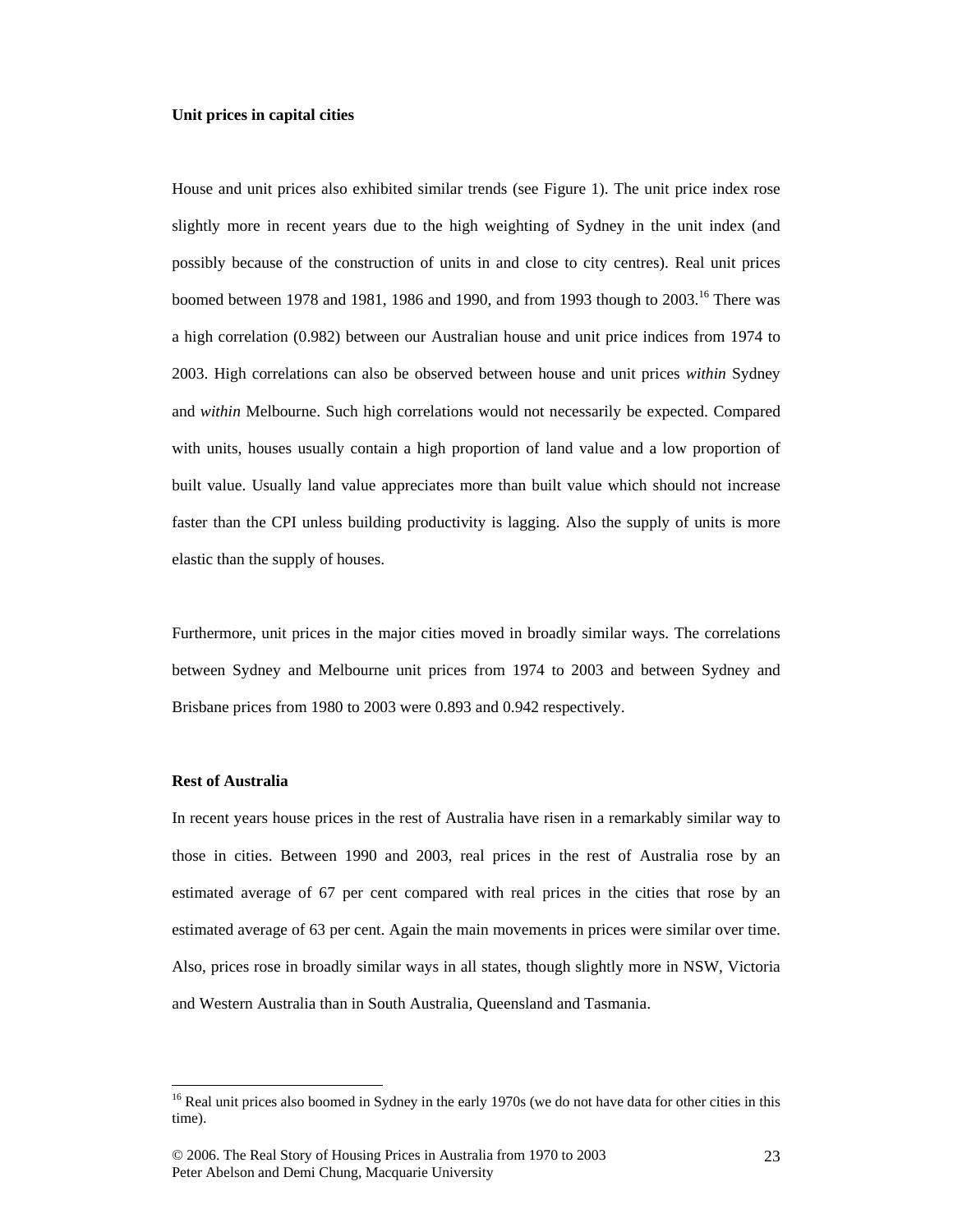### **6 Conclusions**

In this paper we have attempted to provide an authoritative account of housing prices in Australia from 1970 to 2003. We have drawn where possible on data from land title offices around Australia and supplemented these data as required from other sources.

A feature of the findings is the strong national trends. Price changes in the major cities were quite highly correlated especially over the last 15 or so years. Also unit prices in cities were highly correlated with house prices in cities and house price movements outside cities have reflected price movements in cities in recent years.

There were significant house price booms in most of Australia from 1971 to 1974, from 1979 to 1981, from 1987 to 1989, and from 1996 through to 2003. After each of the first three booms, real prices tended to fall. However in the long run, our estimated national index for real house prices in Australian cities rose by about 160 per cent between 1970 and 2003. This real price increase was at the top end of real price increases for houses observed in OECD countries over this period.

Housing improvements accounted for a significant part of these real prices. We estimate that constant quality national index for real house prices in Australia cities increased by about 100 per cent over this same 33-year period. Of course, both estimates of real house price increases (without and with quality adjustments) give an exaggerated picture of real price increases if there is a real house price downturn post 2003 as there was after previous house price booms.